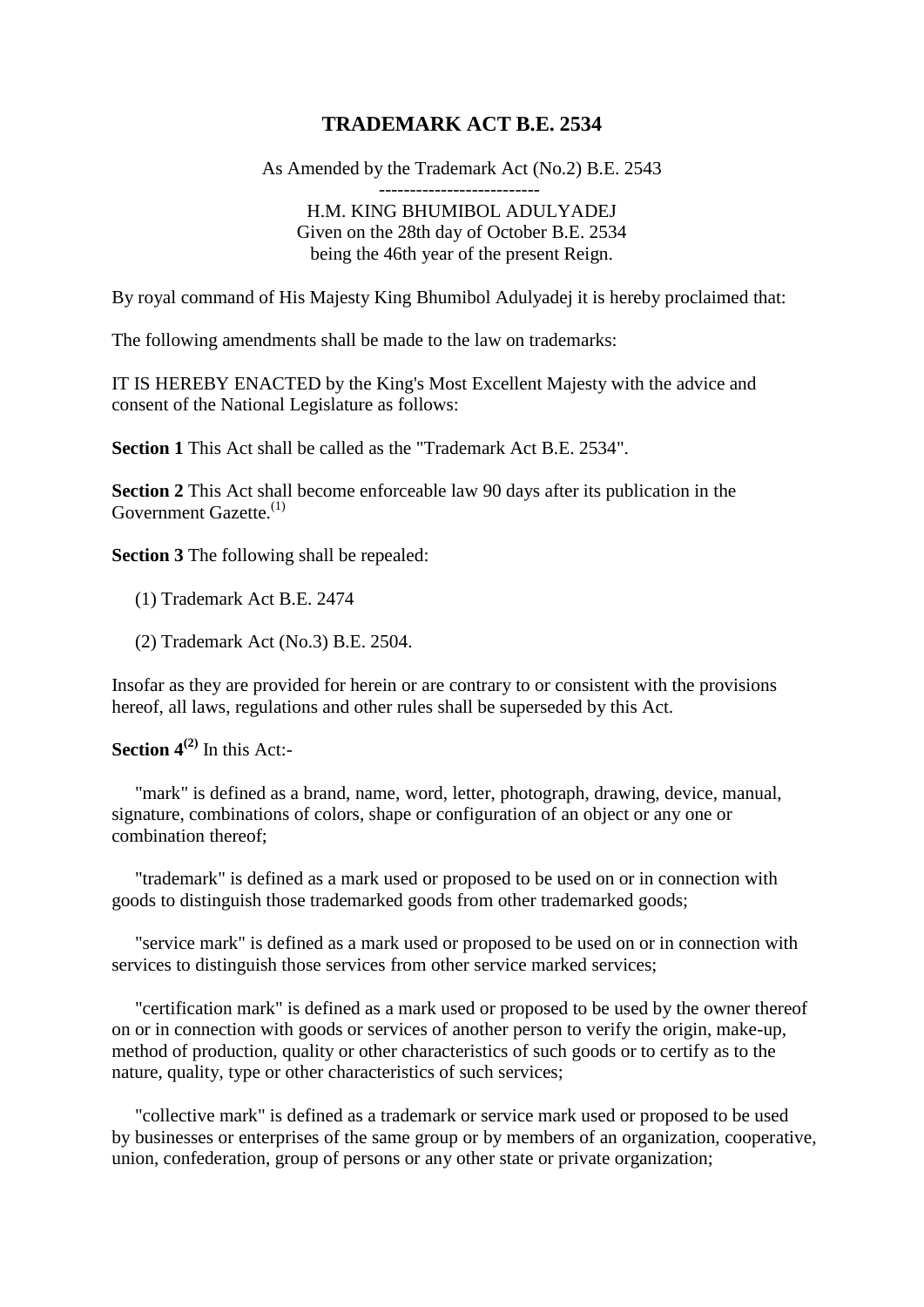"licensee" is defined as a person licensed under this Act to use a trademark or service mark as allowed by the owner of a registered trademark or service mark;

"competent officer" is defined as the person appointed by the Minister of Commerce to act under this Act;

"Registrar" is defined as the person appointed by the Minister of Commerce to be registrar to act under this Act;

"Director General" is defined as the Director-General of the Department of Intellectual Property;

"Board" is defined as the Trademark Board;

"Minister" is defined as the Minister of Commerce; the executor of this Act.

**Section 5<sup>(1)</sup>** The Minister of Commerce, designated as the executor of this Act, shall have the power to appoint the Registrar and competent officers, issue ministerial regulations prescribing fees not exceeding those provided in the schedule annexed hereto and prescribing other matters and issue notifications in order to fulfill the provisions of this Act.

#### **CHAPTER I TRADEMARKS Part 1 [Trademark Applications](http://www.siamtrademark.com/faqs.html)** --------------------------

**Section 6** To be registrable, a trademark must

- (1) be distinctive;
- (2) not be prohibited by this Act;
- (3) not be identical or confusingly similar to another registered trademark.

**Section**  $7^{(1)}$  A distinctive trademark is one which allows the public to distinguish between those trademarked goods and other goods.

The following describes the characteristics essential to a distinctive trademark:-

(1) a personal name, a surname which is not according to its ordinary signification, a name of juristic person or tradename represented in a special manner;

(2) a word or words having no direct reference to the character or quality of the goods and is not a geographical name prescribed by the Minister in the Ministerial Notifications;

(3) a specially designed combination of colors, stylized letters, numerals or invented word;

(4) the signature of the applicant or another person who has given his or her permission;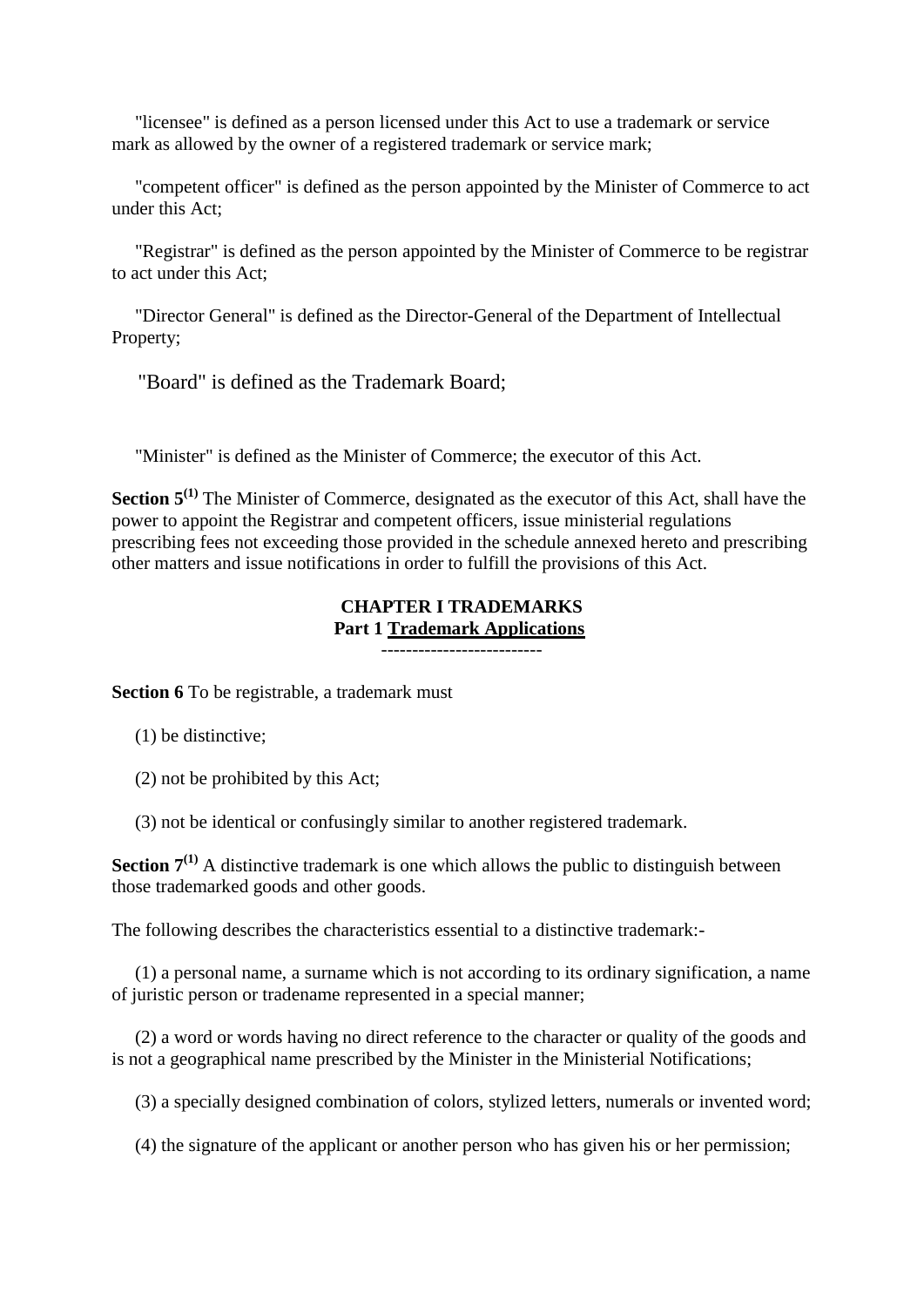(5) a representation of the applicant or of another person with his or her permission or of a dead person with the permission of his or her heirs;

(6) an invented device.

A distinctive trademark may also include names and words not having the characteristics under (1) or (2) if it is used as a trademarks with goods which have been widely sold or advertised in accordance with the rules prescribed by the Minister by notification and if it is proved that the rules have been duly met.

**Section 8(1)** Trademarks that have or consist of any of the following characteristics shall not be registrable:-

(1) state arms or crests, royal seals, official seals, Chakkri emblems, emblems and insignia of the royal orders and decorations, seals of office, seals of ministries, bureaus, departments or provinces;

(2) national flags of Thailand, royal standard flags or official flags;

(3) royal names, royal monograms, abbreviations of royal names or royal monograms, or

(4) representations of the King, Queen or Heir to the Throne;

(5) names, words, terms or emblems signifying the King, Queen or Heir to the Throne or members of the royal family;

(6) national emblems and flags of foreign states, emblems and flags of international organizations, emblems of head of foreign states, official emblems and quality control and certification of foreign states or international organizations, names and monograms of foreign states or international organizations, unless permission is given by the competent officer of the foreign state or international organization;

(7) official emblems and emblems of the Red Cross or appellations "Red Cross" or "Geneva Cross";

(8) a mark identical with or similar to a medal, diploma or certificate or any other mark awarded at a trade exhibition or competition held by the Thai government or a Thai government agency for public enterprise or any other government organ of Thailand, a foreign government or international organization unless such medal, diploma, certificate or mark has been actually awarded to the applicant for goods and is used in combination with the trademark;

(9) any mark which is contrary to public order, morality or public policy;

(10) a mark registered or not, which is identical with a well-known mark as prescribed by the Ministerial Notifications, or so similar thereto that the public might be confused as to the owner or origin of the goods;

(11) trademarks similar to those under (1) (2) (3) (5) (6) or (7);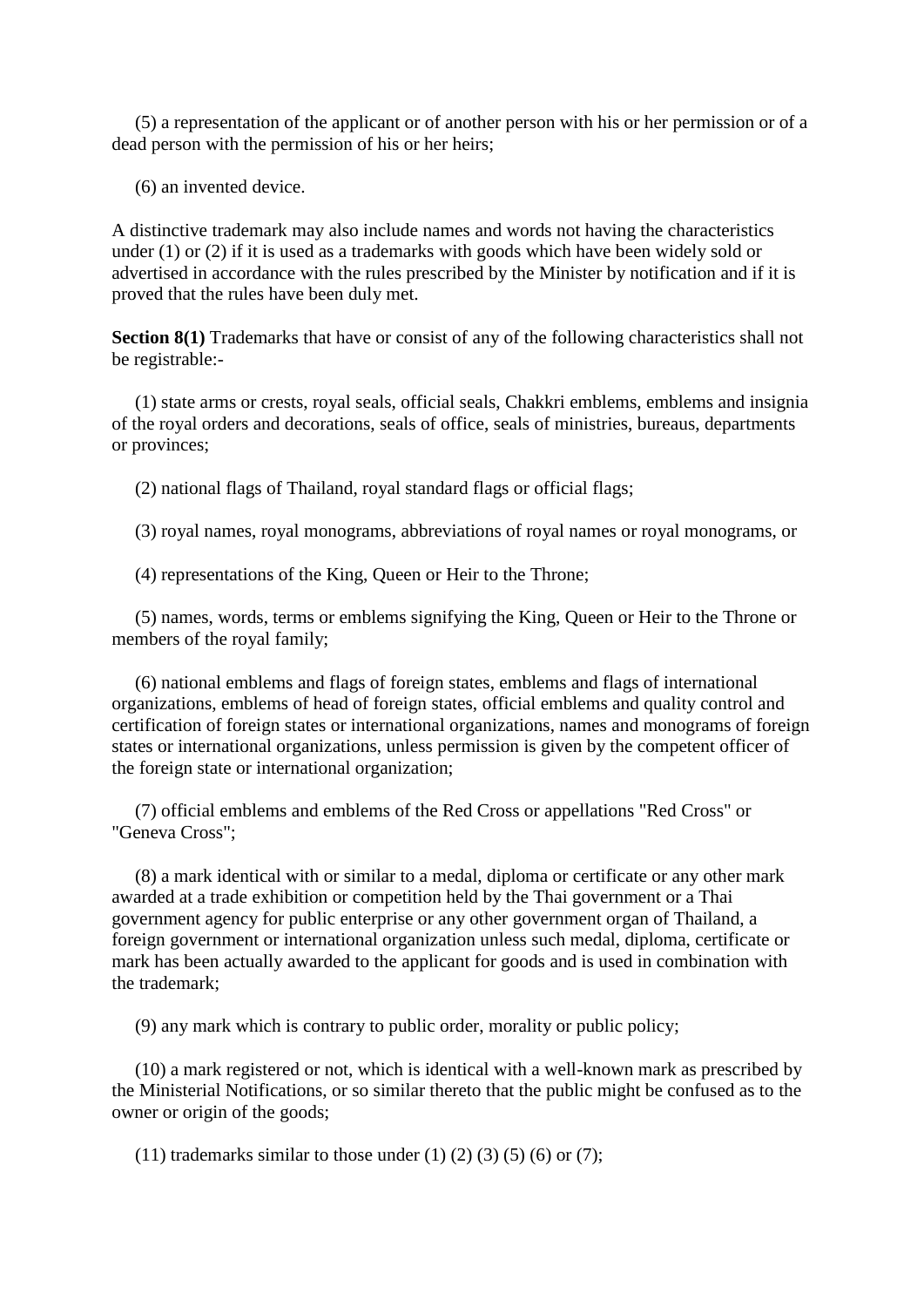(12) geographical indications protected under the law on geographical indications;

(13) other trademarks prescribed by the Ministerial Notifications.

**Section 9** An application for registration of a trademark may be made for specific goods in one class or in different classes but the particular kinds of goods for which protection is sought shall be clearly specified.

An application may not cover goods of different classes.

The classification of goods shall be as prescribed by the Ministerial Notifications.

Section 10 For a trademark to be registrable, the applicant or his agent shall have an office or address for communication by the Registrar in Thailand.

**Section 11<sup>(1)</sup>** [Applications for trademark registration](http://www.siamtrademark.com/trademark-services.html) shall comply with the rules and procedures prescribed in the Ministerial Regulations.

In cases where Thailand acceded to an international convention or agreement concerning trademark protection, the trademark application which is in compliance with the requirement of such international convention or agreement shall be deemed to be a trademark application under this Act.

**Section 12** In considering trademark applications, the Registrar shall have the following powers:-

(1) ask by a letter or summon the applicant to give an oral statement or submit a written statement or submit any document or evidence concerning the application for examination or consideration;

(2) require the applicant to translate any document or evidence in a foreign language into Thai within such period or time as he may deem appropriate;

(3) invite any person to give information, explanations, advice or opinions.

If the applicant does not, without sufficient reason, comply with an order of the Registrar under (1) or (2), the application shall be deemed to be abandoned.

**Section 13** Subject to Section 27, where the Registrar finds that the trademark for which on application for registration is filed:

(1) is identical with a trademark already registered by another person; or

(2) is so similar to a registered trademark of another person that the public might be confused or misled as to the owner or origin of the goods, and such application is for goods of the same class or for goods of a different class found by the Registrar to be of the same character, he shall not register such trademark.

**Section 14** In the event registered or pending trademarks of the same owner covering goods of the same class or different classes but the same character so similar to one another that the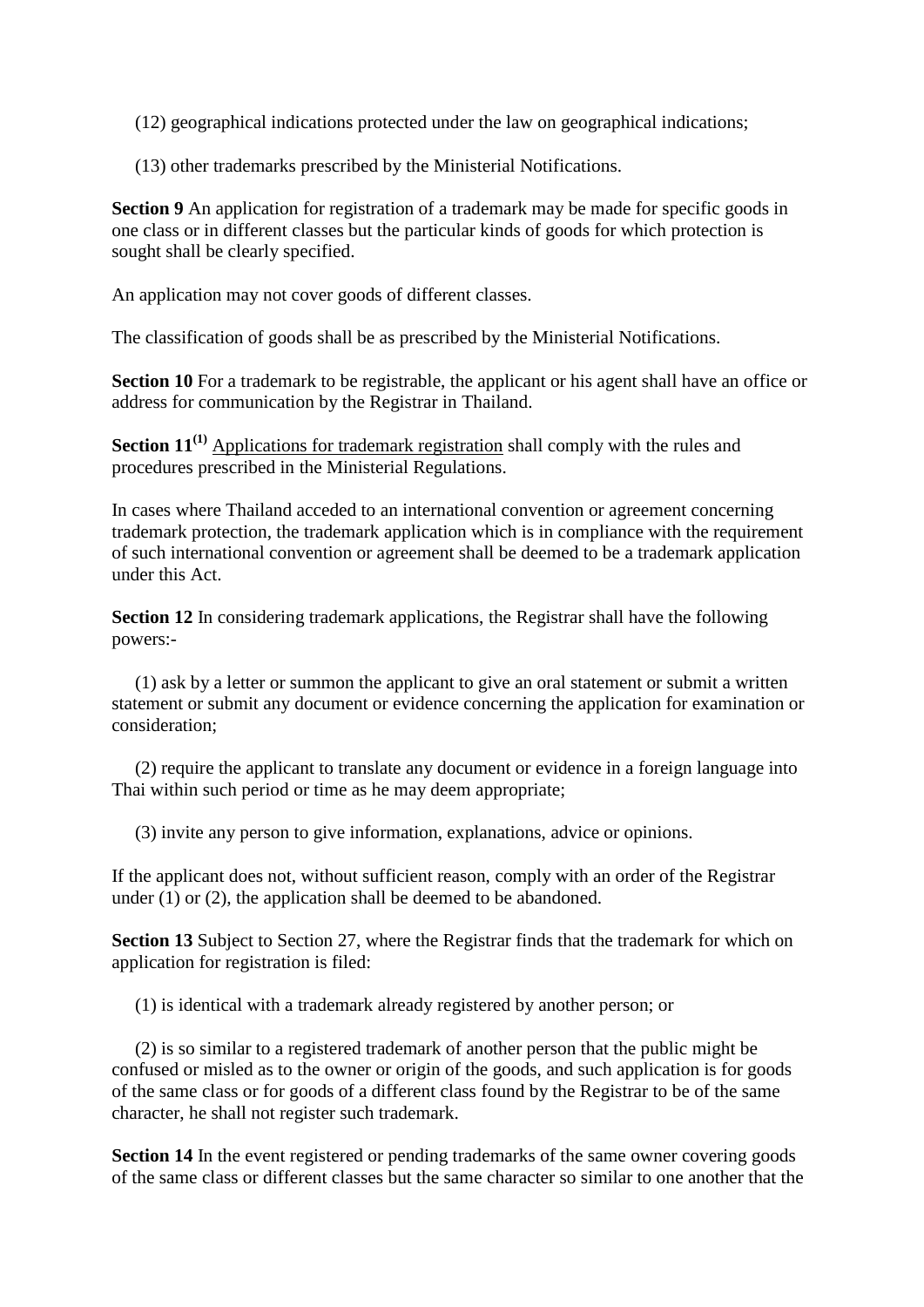public might be confused or misled as to the owner or origin of the goods of used by different persons, the Registrar shall require the trademarks to be registered as associated trademarks and shall in writing notify the applicant without delay.

**Section 15** If, in the opinion of the Registrar,

(1) any unessential part of a trademark applied for is not registrable under Section 6, or

(2) any application for registration is contrary to Section 9 or Section 10 or is not in accordance with the rules and procedures prescribed in the Ministerial Regulations issued under Section 11,

The Registrar shall require and, without delay, in writing notify the applicant to amend the application within ninety days from the date of receipt of the order.

**Section 16** If, in the opinion of the Registrar, the entire trademark or any essential part thereof is not registrable under Section 6, the Registrar shall refuse registration and shall, without delay, in writing notify the applicant of the order giving the grounds therefor.

Section 17 If, in the opinion of the Registrar, a trademark considered as a whole is registrable under Section 6 but contains one or more parts which are common to the trade for some types or classes of goods such that no applicant should have exclusive right thereto or which are not distinctive, the Registrar shall make either of the following:

(1) order the applicant, within ninety days from receipt of the order, to disclaim exclusive right to use of such part of the trademark;

(2) order the applicant, within ninety days from receipt of the order, to make such other disclaimer as the Registrar may consider necessary for the purpose of defining the rights of the owner under such registrations.

For the purpose of implementing the provisions of the first paragraph, the Registrar shall have the power to declare by notification what is common to the trade with respect to certain types or classes of goods.

The Registrar shall, without delay, in writing notify the applicant of any order under the first paragraph giving the grounds therefor.

**Section 18** The applicant may appeal against the Registrar under Sections 14, 15, 16 and 17 to the Trademark Board within ninety days from receipt thereof. Decisions of the Trademark Board shall be final.

If the Board has decided that an order of the Registrar under Section 14 is correct, the Registrar shall proceed to process such application.

If the Board has decided that an order of the Registrar under Section 15 or 17 is correct, the applicant shall comply with the order of the Registrar within ninety days from receipt of the decision of the Board.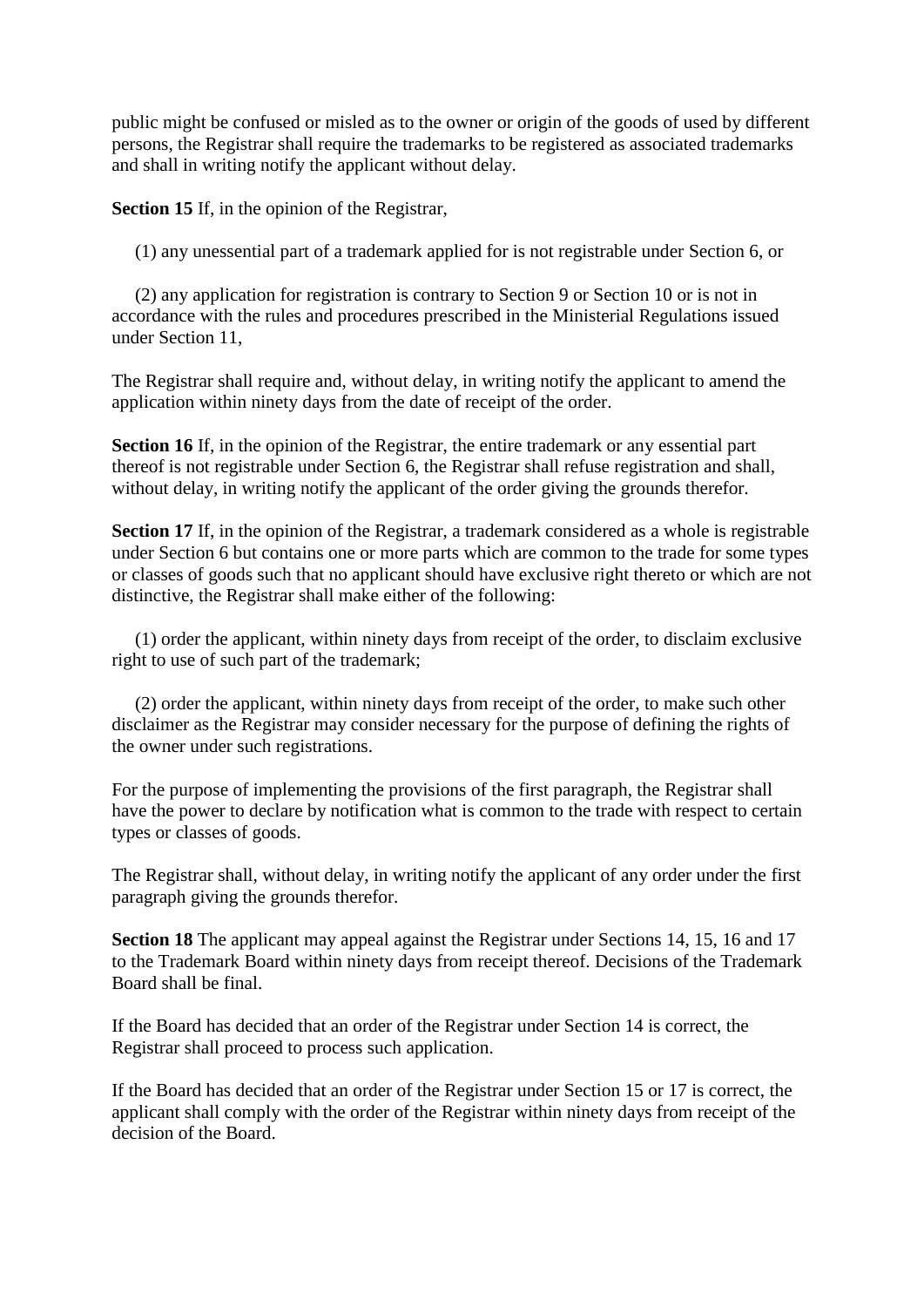If the Board has decided that an order of the Registrar under Section 14, 15, 16 and 17 is incorrect, the Registrar shall proceed to process such application.

**Section 19** If the applicant does not appeal under the first paragraph Section 18, and does not comply with an order of the Registrar under Section 15 or 17, as the case may be, or if the applicant files an appeal under the first paragraph of Section 18, but does not comply with Section 18, paragraph three, the application shall be deemed abandoned.

**Section 20** Subject to Sections 21, 22, 23, 24, 25, 26, 35 and 41, where several applicants file applications for registration of trademarks which in the opinion of the Registrar are identical or so similar that the public might be confused or misled as to the owner or origin of the goods and the applications cover goods in the same class or goods in different classes having, in the opinion of the Registrar, the same character, the prior applicant shall be entitled to be registered as the owner.

**Section 21** If, in the opinion of the Registrar, the identical or similar trademarks under Section 20 are all registrable under Section 6 and the applications are in conformity with the provisions of this Act, the Registrar shall order the applicants to comply with Section 24 and shall inform the applicants in writing without delay.

An applicant who does not agree that his trademark is identical with or similar to other trademarks under Section 20, may appeal against the order of the Registrar under the first paragraph to the Board within ninety days from receipt of the order. In such case, Section 18 and 19 shall apply mutatis mutandis.

**Section 22** If, in the opinion of Registrar, one or more of identical or similar trademarks under Section 20 fall under Section 15 (1) or (2) or Section 17 but others are registrable under Section 6 and the applications are in compliance with the provisions of this Act, the Registrar shall order the applicants of the trademarks which fall under Section 15 (1) or (2) or Section 17 to comply with Section 15 or 17, as the case may be, and shall delay the registration of the registrable trademarks and the processing of the duly filed applications. The Registrar shall, without delay, notify the applicants in writing. In such a case, the provisions of Section 21 paragraph two shall apply mutatis mutandis.

If it appears that an applicant whose trademark is found by the Registrar to fall under Section 15 (1) or (2) or Section 17 has compiled with the order of the Registrar under Section 15 or has filed an appeal under Section 18 paragraph one and the Board has decided that the order of the Registrar is incorrect, the Registrar shall order the applicant and the applicants whose applications have been delayed under the first paragraph to comply with Section 24 and shall without delay notify the applicants thereof in writing.

If it appears that all of the applicants whose trademarks found by the Registrar to fall under Section 15 (1) or (2) or Section 17 have abandoned their applications under Section 19:-

(1) In the case where there are several applications which have been delayed under the first paragraph, the Registrar shall order the applicants to comply with Section 24 and shall without delay notify the applicants in writing;

(2) If there is only one application which has been delayed under the first paragraph, the Registrar shall order the publication of that application under Section 29.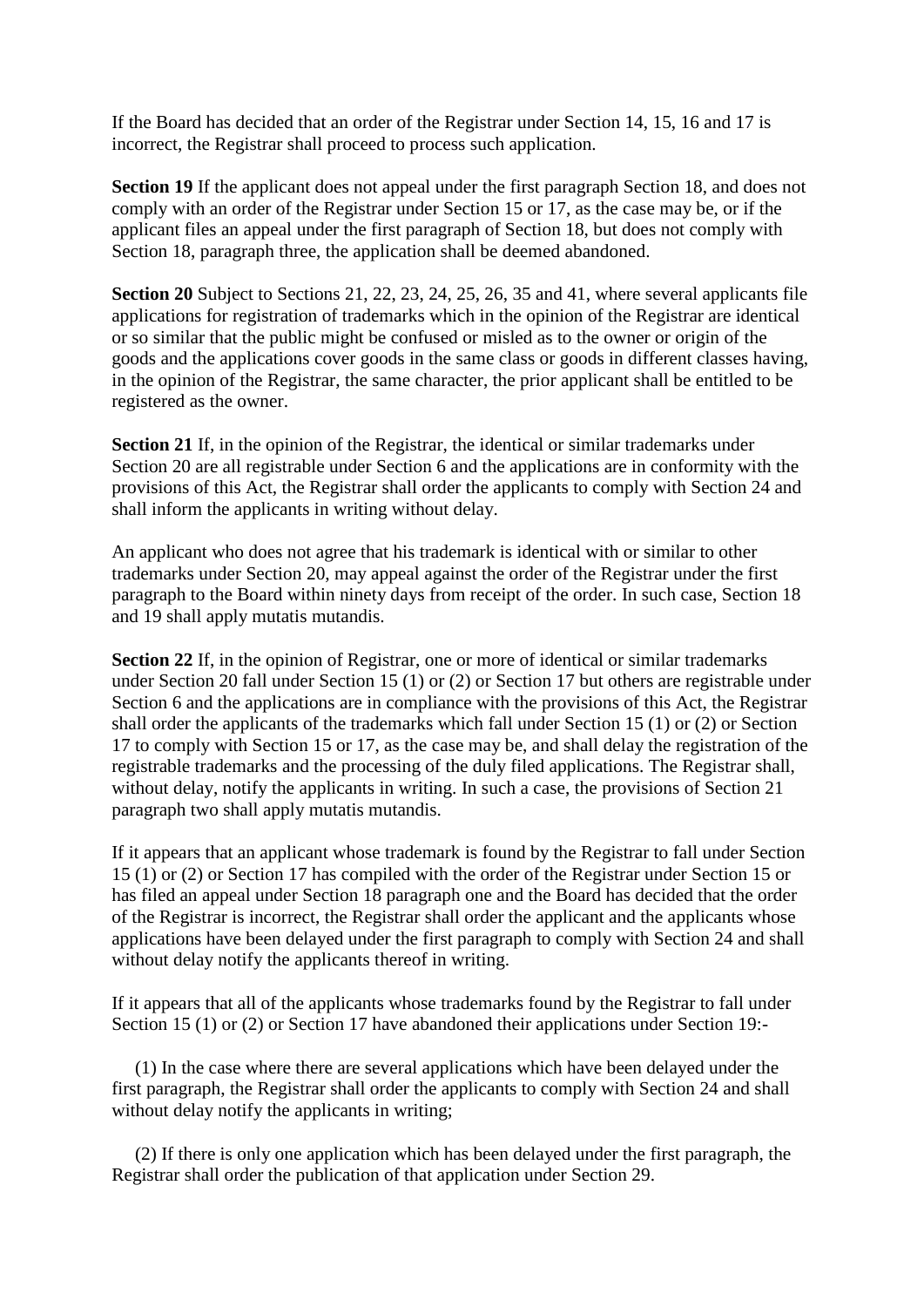**Section 23** If the Registrar finds that all of the applications for identical or similar trademarks under Section 20 fall under Section 15 (1) or (2) or Section 17, the Registrar shall order the applicants to comply with Section 15 or Section 17, as the case may be, and shall without delay notify the applicants in writing and Section 21 paragraph two shall apply mutatis mutandis.

If it appears that two or more applicants have complied with the order of the Registrar under Section 15 or 17 or have appealed under Section 18 paragraph one and the Board has decided that the order of the Registrar is not correct, the Registrar shall order the applicants to comply with Section 24 and shall without delay notify the applicants in writing. But if it appears that only one of the said applicants has compiled with the order of the Registrar under Section 15 or 17 or has appealed under Section 18 paragraph one and the Board has decided that the order of the Registrar is not correct, the Registrar shall order the publication of that trademark application under Section 29.

**Section 24** Within ninety days from the date of receipt of the order of the Registrar under Section 21 paragraph one, Section 22 paragraphs two or three (1) or Section 23, the applicant shall agree as to which one shall be the sole of the trademark and any one of them shall inform the Registrar in writing within such period whether or not agreement has been reached.

**Section 25** In the case where the Registrar has been informed within the period specified in Section 24 as to which applicant is allowed by agreement to register, the Registrar shall order the application of such applicant to be published under Section 29.

In the case where the Registrar has been informed within the period prescribed in Section 24 that no agreement has been reached or has not been informed within the said period, the Registrar, under Section 29, shall order the publication of the first applicant or of the first among those who have not abandoned their applications, as the case may be.

**Section 26** In the case where Registrar has already notified the applicants in writing to comply with Section 24 and another applicant files an application for a trademark which the Registrar finds to be identical with those of the other applicants or so similar thereto that the public might be confused or misled as to the owner or origin of the goods, the goods being of the same class or of the same character in a different class, the Registrar shall refuse registration and shall, without delay, inform the applicant in writing. In such a case, the provisions of Section 21 paragraph two shall apply mutatis mutandis.

**Section 27** If the Registrar is of the opinion that there has been honest concurrent users to special circumstances which make it proper to do so, the Registrar may allow the registration by more than one owner of a trademark which is identical with or similar to a registered trademark under Section 13 or to trademarks applied for under pending applications under Section 20 in respect of goods of the same class or goods of a different class but found by the Registrar to be of the same character subject to such conditions and limitations as to the mode or place of user or such other conditions and limitations as the Registrar may think fit to impose. The Registrar shall without delay notify the applicants and registered trademark owner in writing giving the grounds thereof.

The applicant or registered trademark owner may appeal an order of the Registrar under the first paragraph to the Board within ninety days from the date of receipt thereof.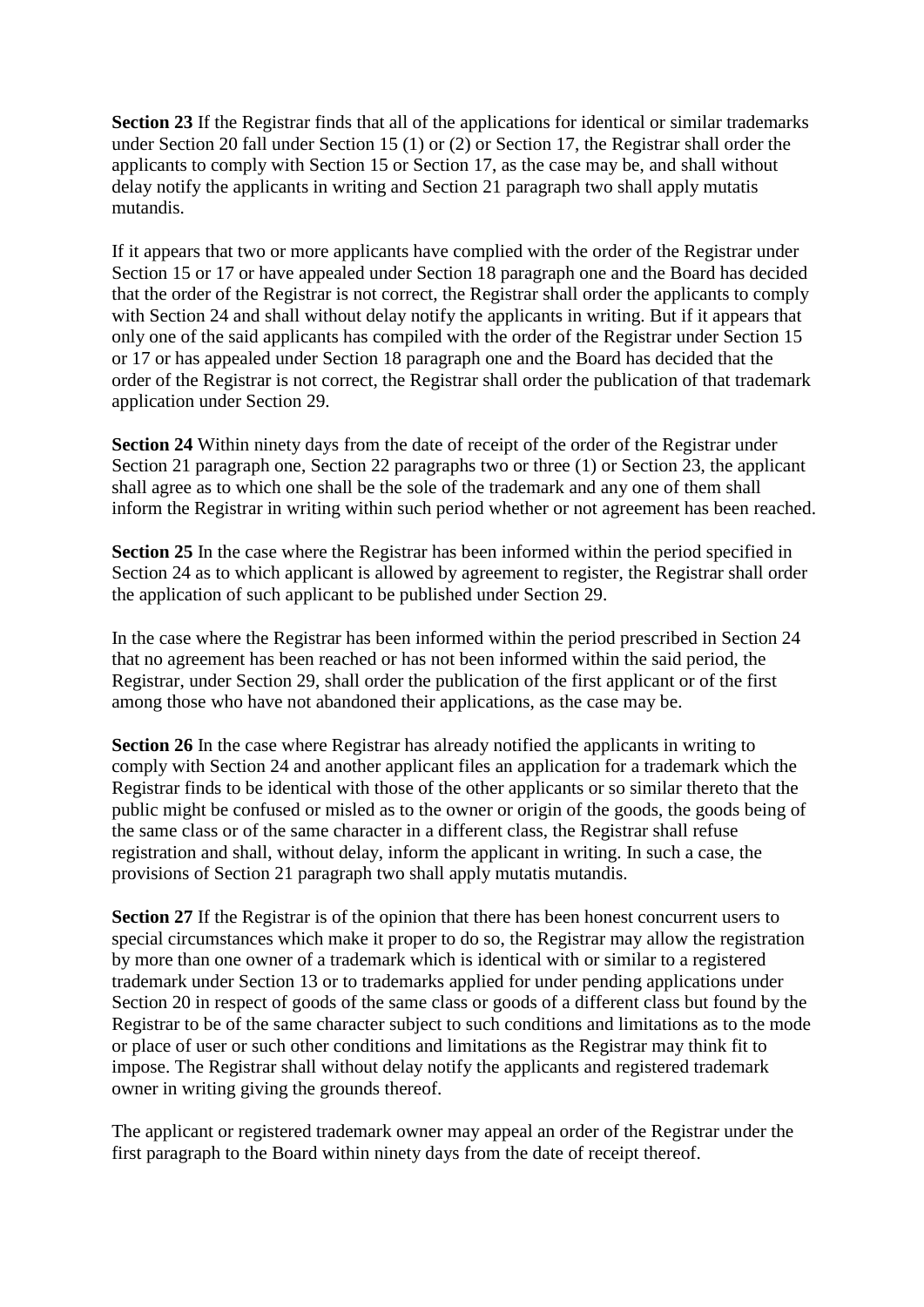Decisions of the Board under paragraph two shall be final.

**Section 28**<sup>(1)</sup> A person who has filed a trademark application in a foreign country and files an application for the registration of the trademark in Thailand within six months from the first foreign application, he may claim the first foreign filing date as the filing date in Thailand if he possesses one of the following qualifications:

(1) being a Thai national or a juristic person having its headquaters located in Thailand;

(2) being a national of a country party to a convention or international agreement on trademark protection to which Thailand is also a party;

(3) being a national of a country which accords the same rights to Thai nationals or juristic persons having their headquaters located in Thailand;

(4) being domiciled or having a real and effective industrial or commercial establishment in Thailand or a country party to a convention or international agreement on trademark protection to which Thailand is also a party.

In the case where the first foreign application has been refused, or withdrawn or abandoned by the applicant, he may not claim the rights under the first paragraph.

In the case where a trademark application is filed in a foreign country for the same trademark which a previous application has been refused, or withdrawn or abandoned by the applicant within six months from the date of the first foreign application, the applicant may claim the rights under the first paragraph provided that:

(1) no claim for the right of priority under the first paragraph has been made for the [trademark application](http://www.siamtrademark.com/trademark-services.html) under paragraph three; and

(2) the application under paragraph three may not be processed under the trademark law of the country where the application was filed; and

(3) the refuse, withdrawal or abandonment of the application has not been disclosed to the public.

**Section 28 bis**<sup>(1)</sup> In the case where goods bearing a trademark are exhibited at an international exhibition held in Thailand or a country party to a convention or an international agreement on [trademark protection](http://www.siamtrademark.com/enforcement.html) to which Thailand is also a party and organized by a government agency, public enterprise or any other government unit of Thailand or the member country or recognized by the government of Thailand, the trademark owner may claim the rights under the first paragraph of Section 28 provided that he files a trademark application for the goods exhibited in such exhibition within six months from the date of introduction of the goods into the exhibition or the first foreign filing date, whichever is earlier. In such a case, the application shall not be used to extend the time period prescribed in Section 28.

The organization of exhibitions of goods to be regarded as international exhibitions and the application under the first paragraph shall comply with the rules, conditions and procedures as prescribed in the Ministerial Regulations.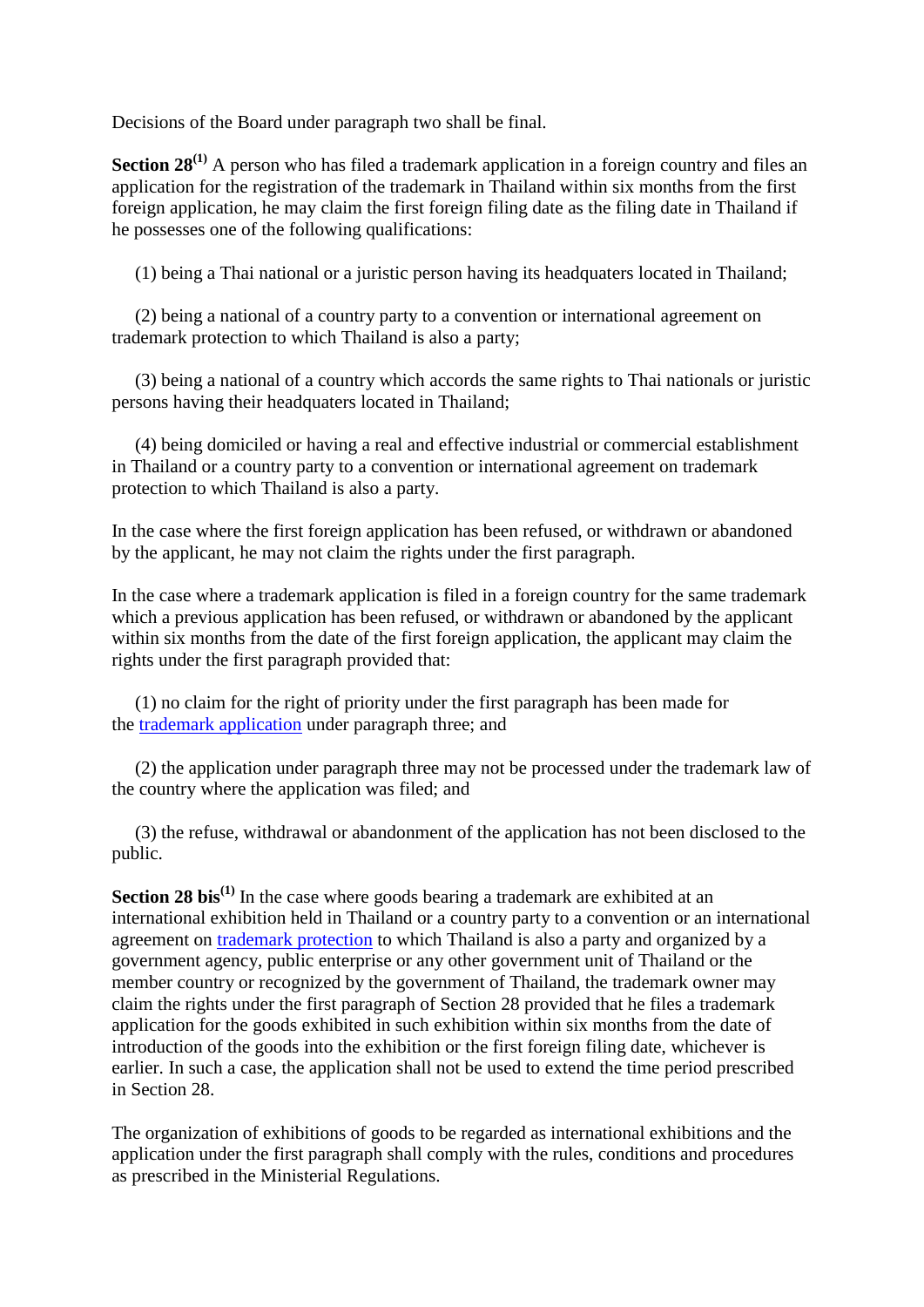# **Part 2 Trademark Registration And The Effect Of Registration**

**Section 29<sup>(2)</sup>** When an application for registration of a trademark is considered acceptable, the Registrar shall be order the application to be published.

The publication of applications shall be in accordance with the procedures prescribed in the Ministerial Regulations.

**Section 30** If, after the trademark application has been ordered published under Section 29 paragraph one, it appears to the Registrar that the trademark is not registrable under Section 6 or the application does not comply with the provisions of this Act making necessary to cancel the order and if the trademark has not been registered, the Registrar shall cancel such order and shall without delay notify the applicant in writing stating the grounds of such cancellation.

In the case where a cancellation order is made after the publication under Section 29, the cancellation order shall be published in the manner prescribed in the Ministerial Regulations.

**Section 31<sup>(1)</sup>** The applicant shall be entitled to appeal a cancellation order under Section 30 paragraph one to the Board within ninety days from the receipt of the notification.

In the case where the applicant does not appeal under the first paragraph or where the applicant has appealed the order under the first paragraph and it is decided by the Board that the order of the Registrar is correct, the Registrar shall proceed to process the application.

If the Board decides that the cancellation order of the Registrar is nor correct, the Registrar shall:-

(1) proceed with the publication of such application if the Registrar has made the cancellation order under Section 3 paragraph one before the publication of the application under Section 29;

(2) republish the application if the cancellation of the order of the Registrar has been published under Section 30 paragraph two. Decisions of the Board under paragraphs two and three shall be final.

**Section 32** If the Registrar's cancellation order under Section 30 is given after an opposition is filed under Section 35, the Registrar shall notify the opposer in writing without delay.

**Section 33(1)** In cases under Section 32, if the Registrar has not made a decision on the opposition, the decision shall be delayed until the expiration of the period for appeal under Section 31 paragraph one or, until a decision of the Board is given under Section 31 paragraph two or three, as the case may be.

If the Board decides that the cancellation order of the Registrar under Section 30 is correct, the Registrar shall dismiss the opposition and shall inform the opposer in writing without delay. Such order shall be final.

If the Board decides that the cancellation order of the Registrar under Section 30 is not correct, the Registrar shall proceed to make a decision on the opposition.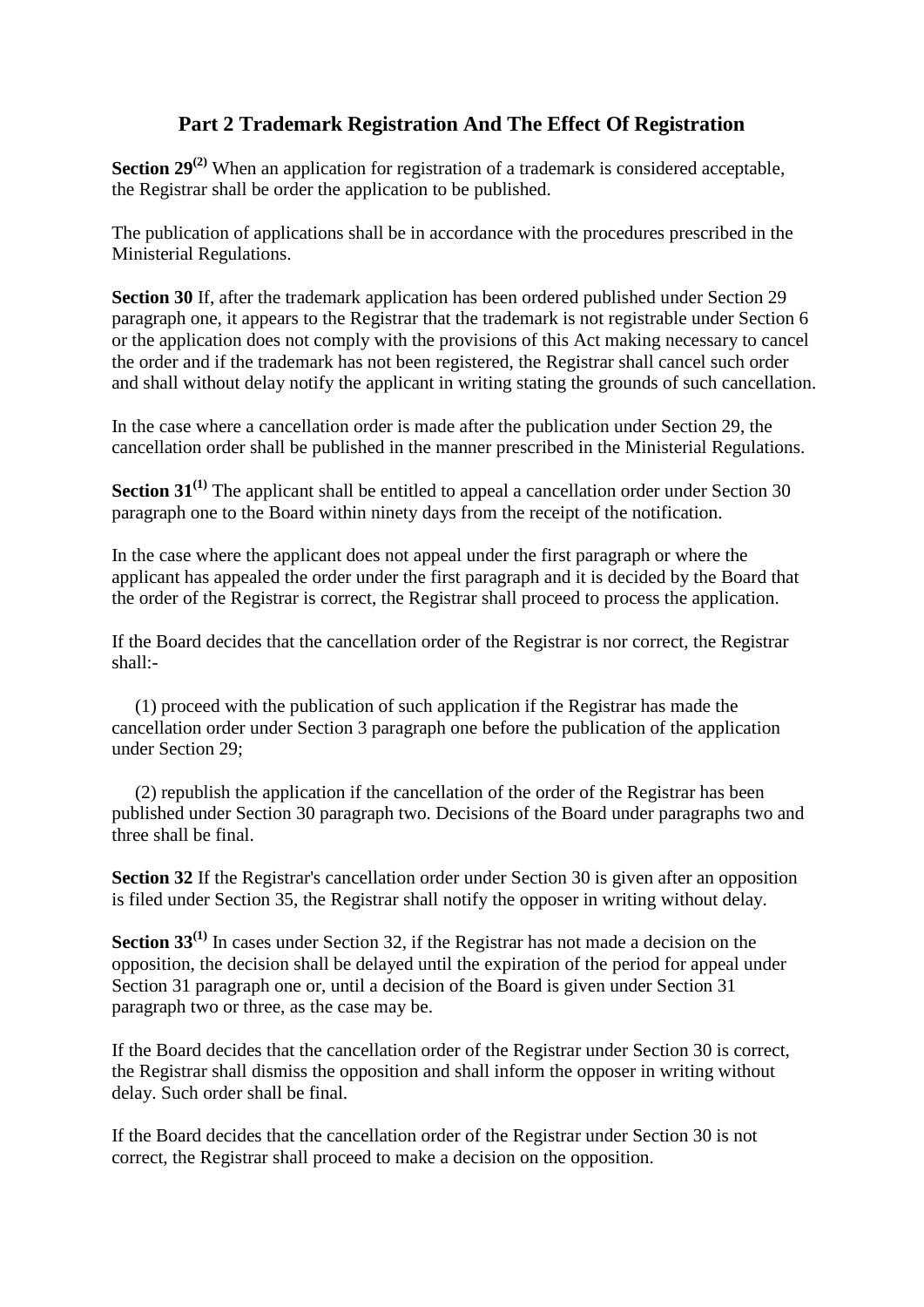**Section 34** In cases under Section 32, if the Registrar has made a decision on the opposition and an appeal is made against the Registrar's decision under Section37, the Registrar shall inform the Board and Section 33 shall apply mutatis mutandis.

**Section 35** After the publication of a trademark application under Section 29, any person who thinks that he has better right in the trademark than the applicant or that the trademark is not registrable under Section 6 or that the application is not in conformity with the provisions of this Act may, within ninety days from the date of publication under Section 29, file a notice of opposition with the Registrar stating the grounds of the opposition.

Oppositions under the first paragraph shall comply with the rules and procedures prescribed in the Ministerial Regulations.

**Section 36<sup>(2)</sup>** If an opposition is filed under Section 35, the Registrar shall send a copy thereof to the applicant without delay.

The applicant shall, within ninety days from the date of receipt of the copy of the opposition, file a counterstatement, in the form prescribed by the Director-General, stating the grounds on which he relies in support of his application. The Registrar shall send a copy of the counterstatement to the opposer without delay. If the applicant fails to comply with the requirement under paragraph two, he shall be deemed to have abandoned his application. In considering and determining the opposition, the Registrar may order the opposer and applicant to give additional statements, written explanations or evidence. If the applicant or opposer fails to comply with the order of the Registrar within ninety days from the date of receipt of the order, the Registrar shall proceed to consider and decide on the opposition on the basis of the existing evidence.

**Section 37** The Registrar shall in writing notify the applicant and opposer of his decision with the grounds thereof without delay.

The applicant or opposer may appeal the decision of the Registrar to the Board within ninety days from the date of receipt of the notification. The Board shall decide the appeal without delay.

**Section 38** When the Board has given its decision, the decision and the grounds thereof shall, without delay, in writing be notified to the applicant and opposer.

The applicant or opposer may appeal the decision of the Board to the court within ninety days from the date of receipt of the decision.

A case may be filed under paragraph two after the procedures prescribed in Section 37 paragraph two have been taken.

**Section 39** In the case where no appeal against the decision of the Registrar is taken within the period prescribed in Section 37 paragraph two or no appeal has been taken against the decision of the Board within the period prescribed in Section 38 paragraph two, the decision of the Registrar or of the Board, as the case may be, shall be final.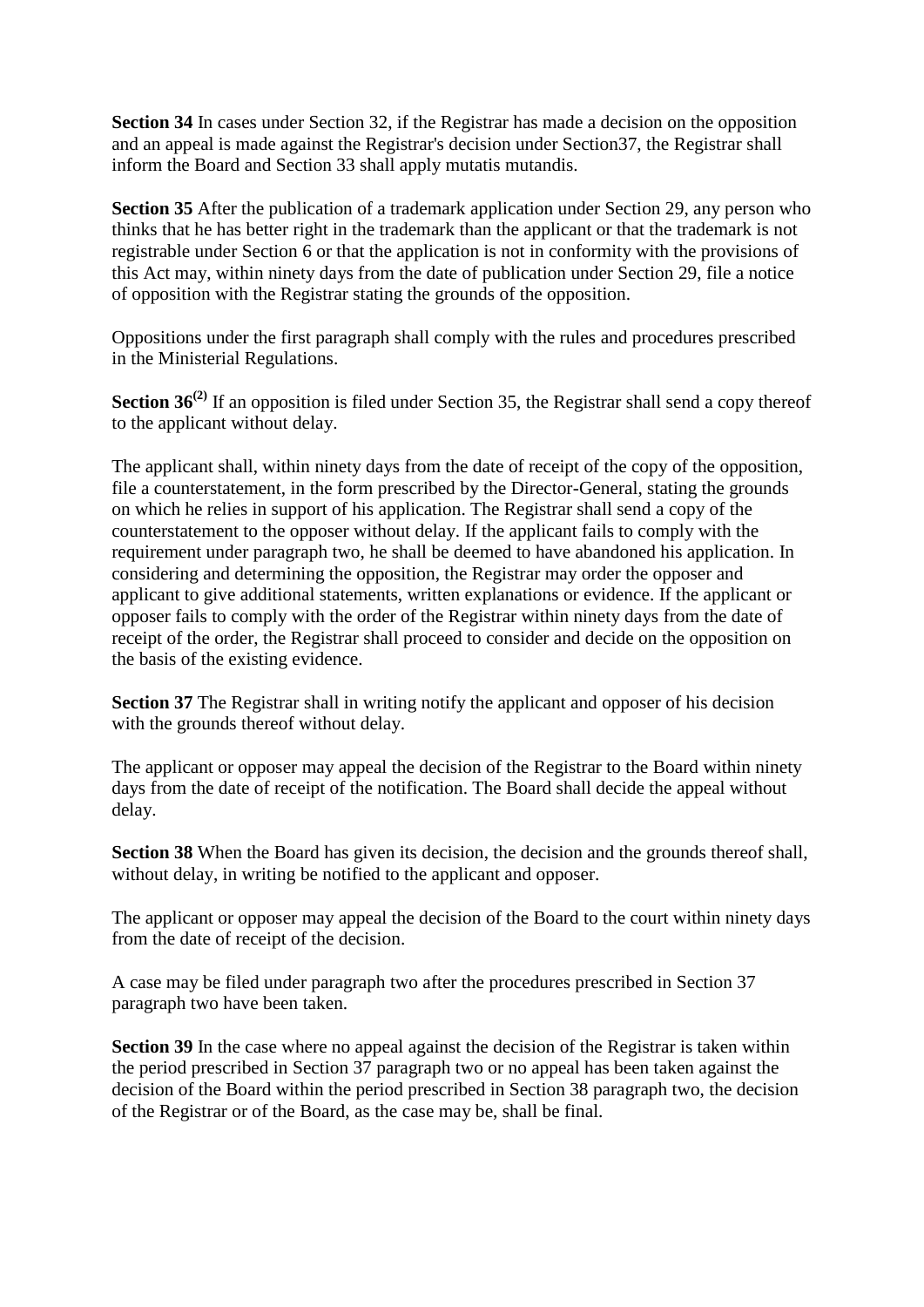**Section 40** In the case where there is no opposition under Section 35 or there is an opposition under Section 35 leading to a final decision or judgement that the applicant is entitled to registration, the Registrar shall order the registration of the trademark.

When an order to register a trademark has been made under the first paragraph, the Registrar shall notify the applicant in writing and the registration fee shall be paid within thirty days of receipt of the notification. If the applicant fails to pay the fee within the prescribed period, the application shall be deemed abandoned.

The registration of trademarks shall be in accordance with the procedures prescribed in Ministerial Regulations.

**Section 41** In the case where the opposer under Section 35 has also applied registration of a trademark which is identical with or similar to the trademark opposed and a final decision or judgement has been made to the effect that the opposer has better rights than the opposed applicant and if the opposer's trademark is registrable under Section 6 and the application conforms to the provisions of this Act, the Registrar shall register such trademark in accordance with the procedures prescribed in the Ministerial Regulations without need to publish the application of the opposer again.

**Section 42<sup>(1)</sup>** A trademark when registered shall be deemed registered as of the date of application for registration. For the case under Section 28 or 28 bis, the date of application in Thailand shall be deemed to be the date of registration of such trademark.

**Section 43** Upon registration of a trademark, the Registrar shall issue to the applicant a certificate of registration in the form prescribed in the Ministerial Regulations.

If a registration certificate is materially damaged or lost, the trademark may apply to the Registrar for a substitute thereof.

The issue of a substitute of a registration certificate shall be in accordance with the rules and in the form prescribed in the Ministerial Regulations.

**Section 44** Subject to Sections 27 and 68, a person who is registered as the owner of a trademark shall have the exclusive right to use it for the goods for which it is registered.

**Section 45** A trademark registered without limitation of color shall be deemed to be registered for all colors.

**Section 46** No person shall be entitled to bring legal proceedings to prevent or to recover damages for the infringement of an unregistered trademark.

The provisions of this Section shall not affect the right of the owner of an unregistered trademark to bring legal proceedings against any person for passing off goods as those of the owner of the trademark.

**Section 47** No registration under this Act shall interfere with any bona fide use by a person of his own personal name or surname or the name of his place of business or that of any of his predecessors in business or the use by any person of any bona fide description of the character or quality of his goods.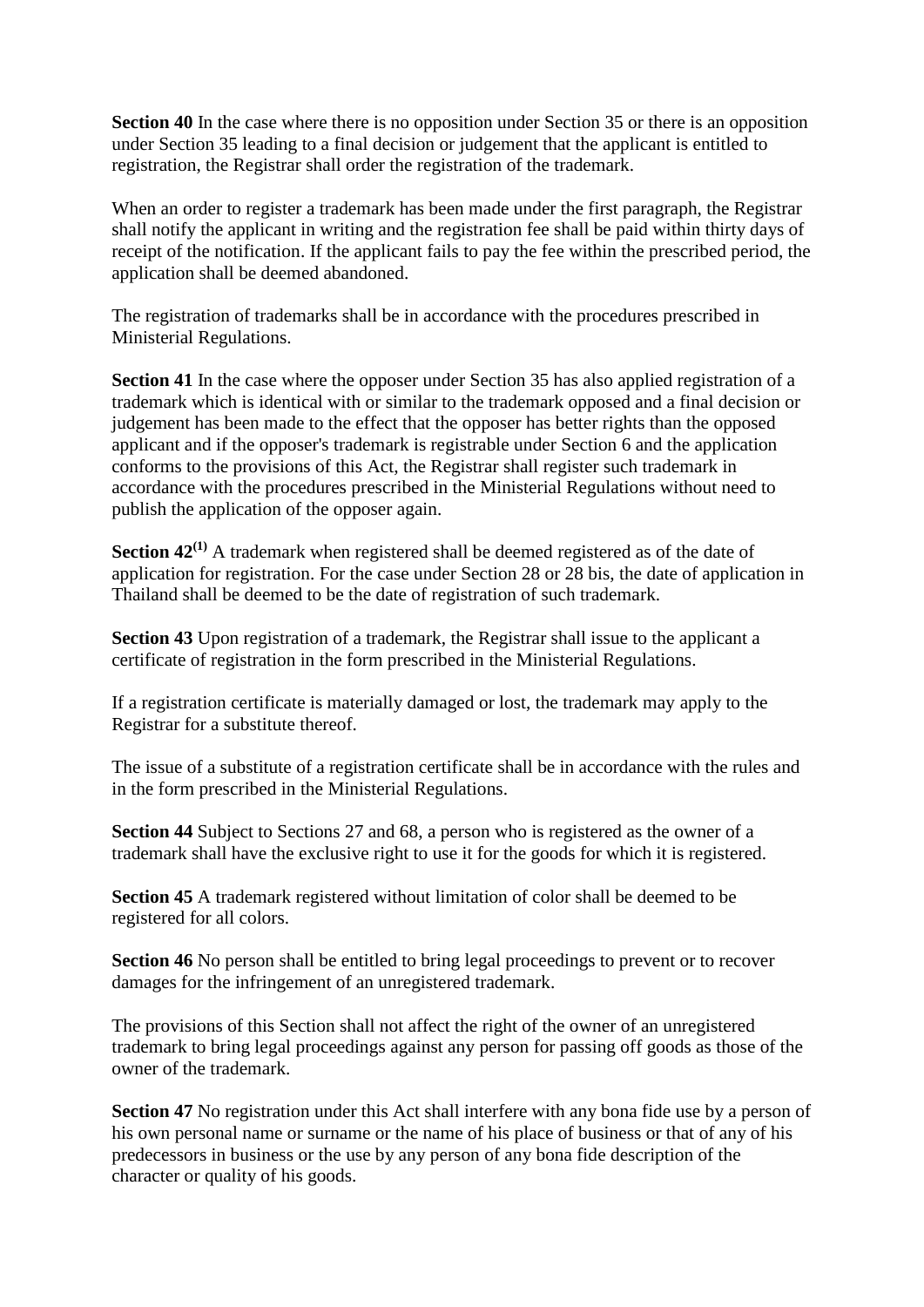# **Part 3 Changegs In Registration Of Trademarks**

**Section 48** The right to a pending trademark application may be assigned or transferred by succession.

The assignment of the right to an application under the first paragraph shall be notified to the Registrar prior to registration by the assignor or assignee.

In the event of the death of the application, any heir of the administrator of the estate shall, prior to registration, notify the Registrar in order to give effect to the right to inherit the application.

The transfer or inheritance of rights to [trademark applications](http://www.siamtrademark.com/trademark-services.html) under paragraph one shall be in accordance with the rules and procedures prescribed in the Ministerial Regulations.

**Section 49** The right to registered trademark may be assigned or transferred by succession with or without the business concerned in the goods for which the trademark is registered.

**Section 50** Associated trademarks may be assigned or transferred by succession only when all of them are assigned or transferred together.

**Section 51** The assignment or transfer by succession of a registered trademark shall be registered with the Registrar.

Applications to register the assignment or transfer by succession of trademark under the first paragraph shall be in accordance with the rules and procedures prescribed in the Ministerial Regulations.

**Section 52** The owner of a registered trademark may request the Registrar to amend any of the following particulars of registration:

(1) the specification of goods by way of canceling some items;

(2) the name, nationality, address and occupation of the owner of the trademark and his agent, if any;

(3) the office or address for communication by the Registrar;

(4) other particulars as may be prescribed in the Ministerial Regulations.

Applications to amend the particulars of registration under the first paragraph shall be in accordance with the rules and procedures prescribed in the Ministerial Regulations.

## **Part 4 Renewal And Cancellation Of Trademark Registration**

**Section 53** The registration of a trademark shall have a term of ten years from the date of registration under Section 42 and may be renewed under Section 54.

The term of a trademark registration under the first paragraph shall not include the period during which court proceedings are taken under Section 38.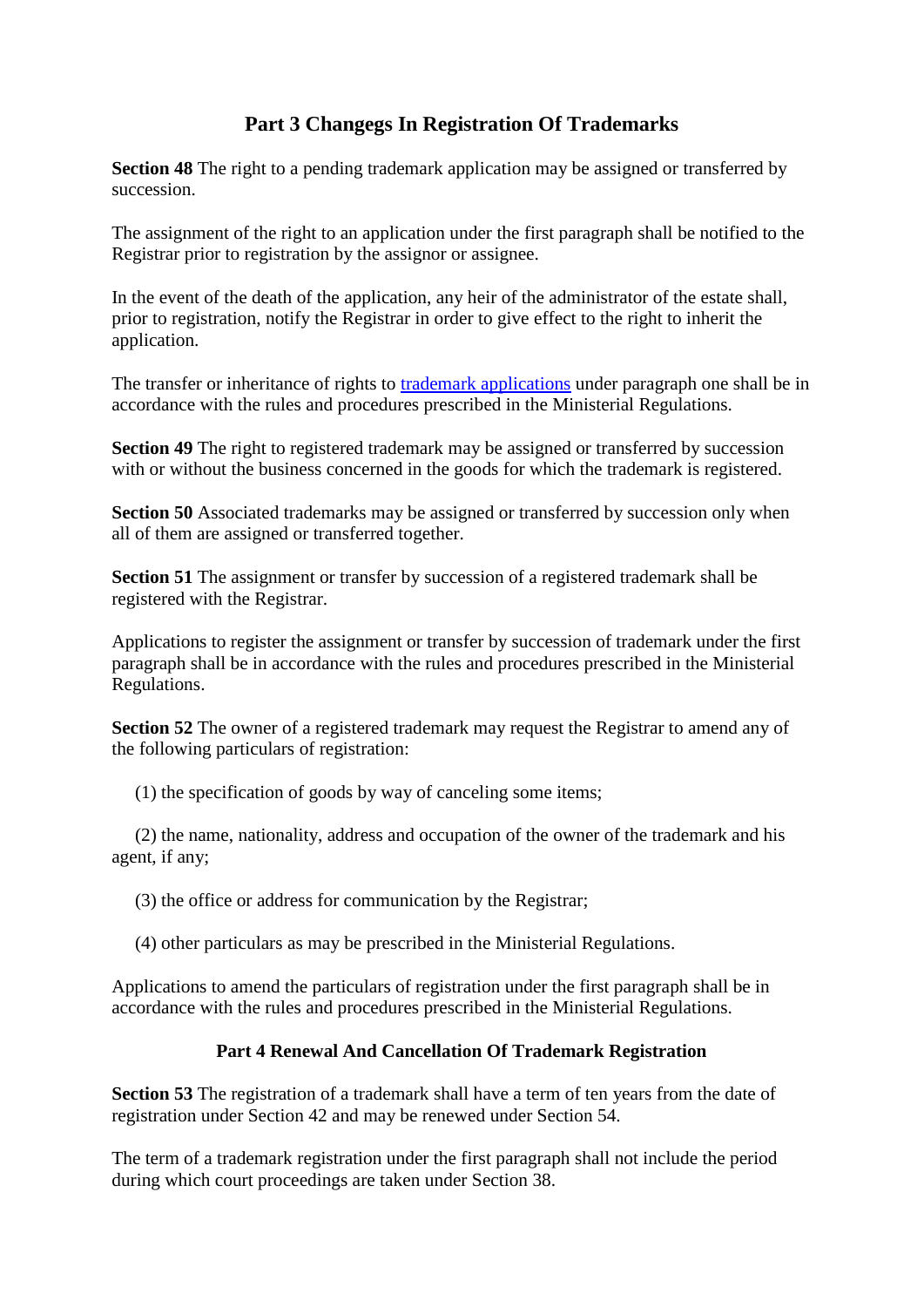**Section 54** The owner of a trademark who wants to renew the term of his trademark registration shall apply to the Registrar within ninety days before the expiration of the term. When an application for renewal is filed within the prescribed period, the trademark shall be deemed registered until the Registrar orders otherwise.

The renewal of trademark registration shall be in accordance with the rules and procedures prescribed in the Ministerial Regulations.

**Section 55** In the case where the owner of a trademark has applied for renewal within the period prescribed in Section 54 paragraph one, and the Registrar finds that the application complies with the rules and procedures prescribed in the Ministerial Regulations under Section 54 paragraph two, the Registrar shall renew the registration for a further period of ten years from the date of expiration of the registration or of the last renewal thereof, as the case may be.

In the case where the owner of a trademark has applied for renewal within the period prescribed in Section 54 paragraph one, but the Registrar finds that the application is not in compliance with the rules and procedures prescribed in the Ministerial Regulations under Section 54 paragraph two, the Registrar shall require the owner to correct the application within thirty days from the date of receipt of such order and notify, without delay the owner in writing. If the owner does not comply with the order within the time prescribed, the Registrar shall order the cancellation of the trademark registration.

In case of necessity making the owner unable to comply with the order of the Registrar within the period prescribed under paragraph two, the Registrar may extend the period as may be necessary under the circumstances.

**Section 56** In the case where the trademark owner does not apply for renewal of the trademark registration within the period prescribed under Section 54 paragraph one, the registration of the trademark shall be deemed cancelled.

**Section 57** The owner of a trademark may request the Registrar to cancel his trademark registration but in the case where the trademark is the subject of a registered license agreement, the consent of the license shall be required unless the license agreement provides otherwise.

Requests for cancellation of a registered trademark under the first paragraph shall be in accordance with the rules and procedures prescribed in the Ministerial Regulations.

**Section 58** If it appears to the Registrar that the owner of a registered trademark violates or fails to comply with the conditions or restrictions prescribed by the Registrar upon registration, the Registrar may order the cancellation of the trademark registration.

**Section 59** If the owner or his agent ceases to have in Thailand the office or address as registered, the Registrar shall order the cancellation of the trademark registration.

If the Registrar has a reasonable cause to believe that the owner of a registered trademark or his agent has ceased to have the office or address in Thailand as registered, the Registrar shall notify the owner or his agent in writing at the register office or address to give a written explanation to the Registrar within fifteen days from the date of receipt of the notification.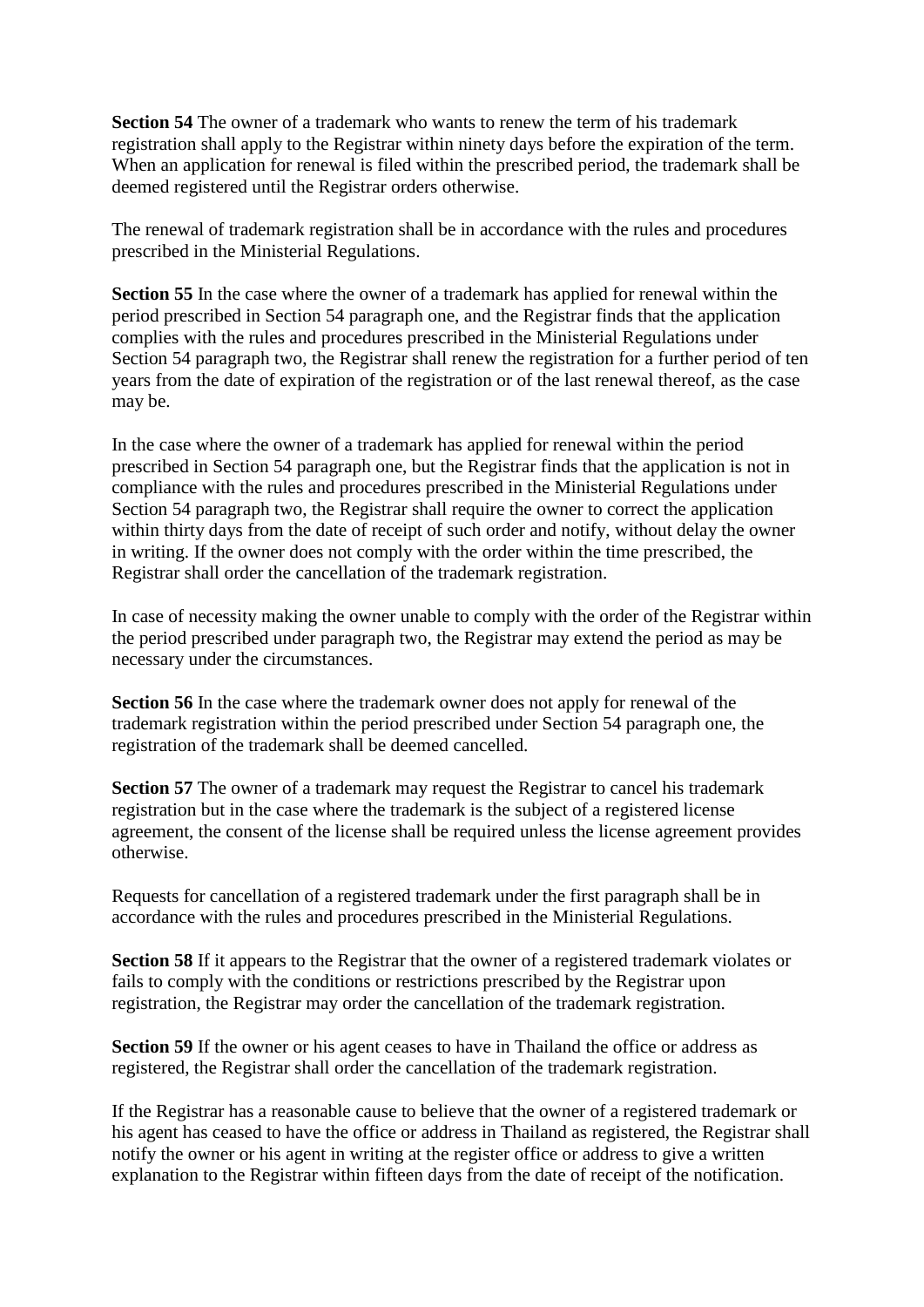If no reply is received within the period prescribed in paragraph two, the Registrar shall publish that the trademark is to be cancelled in accordance with the procedures prescribed in the Ministerial Regulations.

If still no reply is received within fifteen days from the date of publication under paragraph three, the Registrar shall order the cancellation of the trademark registration.

**Section 60** An order to cancel a trademark registration under Section 55 paragraph two, Section 58 or 59 paragraph one, stating the grounds therefor, shall be notified in writing to the proprietor without delay.

The trademark owner may appeal the Registrar's order under the first paragraph to the Board within ninety days from the date of receipt of the notification. If no appeal is filed within the period prescribed, the order of the Registrar shall be deemed final.

Decisions of the Board under paragraph two shall be final.

**Section 61<sup>(1)</sup>** An interested person or the Registrar may petition the Board to order the cancellation of any trademark if it appears that at the time of registration the trademark:

(1) was not distinctive under Section 7;

(2) contained or consisted of a prohibitory characteristics under Section 8;

(3) was identical with a trademark registered by another person for goods of the same class or of different class with the same character;

(4) was so similar to a trademark registered by another person that the public might be confused or misled as to the owner or origin of the goods for goods of the same class or of different class with the same character.

**Section 62** Any person who is of the opinion that any trademark is contrary to public order or good morality or to public policy may petition the Board to cancel the trademark registration.

**Section 63** Any interested person or the Registrar may petition the Board to cancel a trademark registration if it is proved that at the time of registration the owner of the trademark had no bona fide intention to use the trademark with the goods for which it was registered and in fact there was no bona fide use whatsoever of the trademark for such goods or that during the three years prior to the petition for cancellation there was no bona fide use of the trademark for the goods for which it was registered unless the owner can prove that such non-use was due to special circumstances in the trade and not to an intention not to use or to abandon the trademark for the goods for which it was registered.

**Section 64** After the receipt of a petition under Section 61, 62, or 63, the Board shall, in writing, notify the owner and licensees, if any, to submit a reply to the Board within sixty days from the date of receipt of the notification of the Board.

**Section 65** An order of the Board to cancel or not to cancel a trademark registration under Section 61, 62, or 63 shall, without delay, be notified in writing to the petitioner for cancellation, the owner of the trademark and licensee, if any.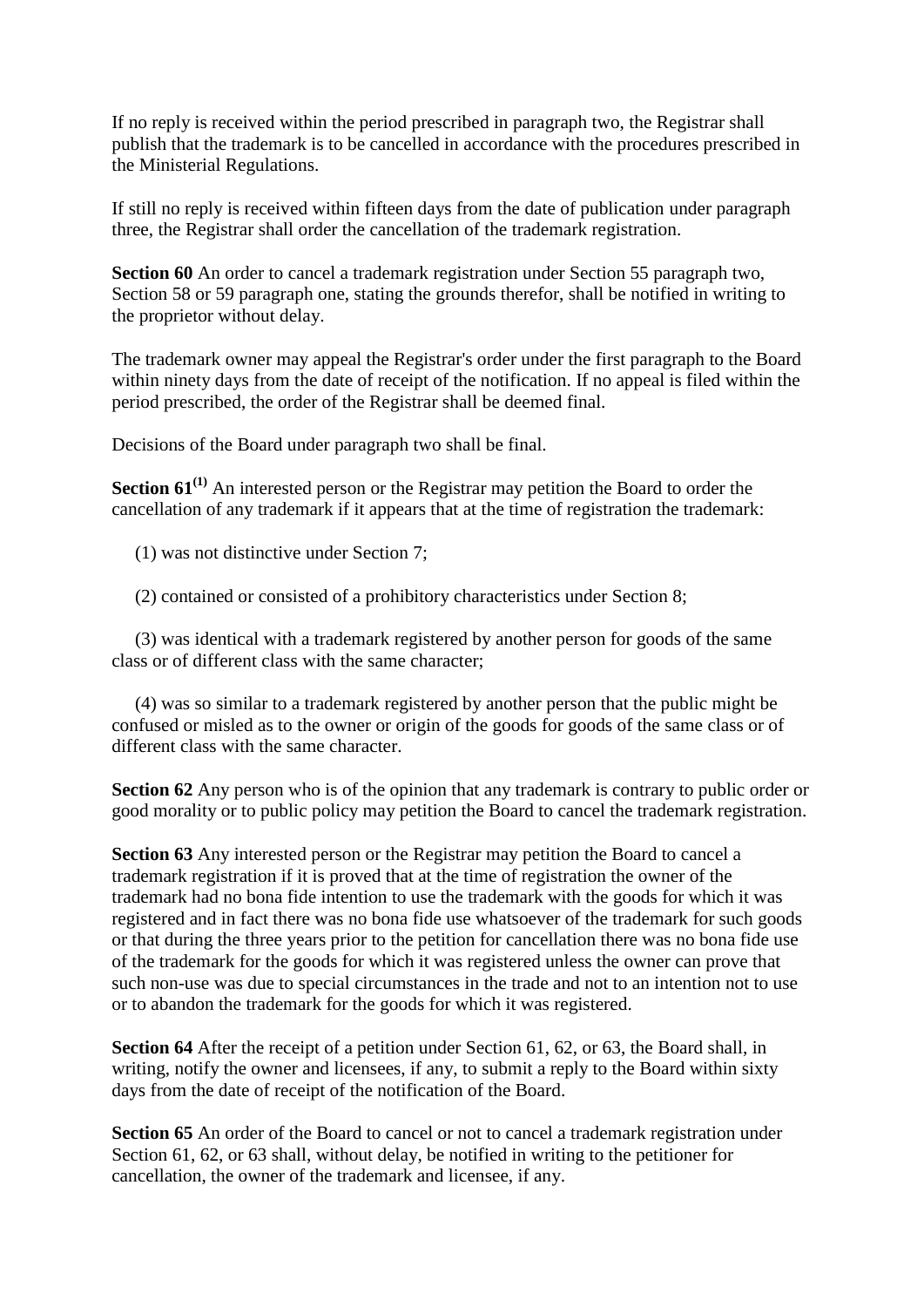The petitioner for cancellation, the trademark owner or licensees may appeal the order of the Board under the first paragraph to the court within ninety days from the date of receipt of the notification. If no appeal is filed within the prescribed period, the order of the Board shall be deemed final.

**Section 66** Any interested person or the Registrar may petition the Court to cancel a registered trademark by showing that at the time of filing the legal action the trademark had become common to the trade for certain kinds or classes of goods to the extent that to the trade or in the public eye the trademark had lost its meaning as a trademark.

**Section 67** Within five years from the date of the Registrar's order to register a trademark under Section 40, any interested person may petition the court to cancel a trademark registration by showing that he has better rights in the trademark than the person registered as its owner.

If the petitioner can prove that he has better rights for only some of the goods of the class in which the mark has been registered, the court shall restrict the registration to the goods that the petitioner cannot prove that he has better rights than the trademark owner.

# **Part 5 Trademark Licensing**

**Section 68** The owner of a registered trademark may license another person to use the trademark for all or some of the goods for which the trademark is registered.

Trademark license agreements under the first paragraph shall be in writing and registered with the Registrar.

Applications to register a license agreement under paragraph two shall comply with the rules and procedures prescribed in the Ministerial Regulations and shall show at least the following particulars:

(1) conditions or terms between the trademark owner and licensee to insure effective control by the registered owner of the trademark over the quality of the goods of the licensee;

(2) the goods for which the trademark is to be used.

**Section 69** In the case where the Registrar finds that Section 68 would not cause the public to be confused or misled and is not contrary to public order or morality or to public policy, the Registrar shall order registration of the agreement and for such purposes may impose conditions or restrictions. But if the Registrar finds that the license agreement will confuse or mislead the public or is contrary to public order or morality or to public policy, the Registrar shall refuse to register the license.

Orders of the Registrar under the first paragraph shall be promptly notified in writing to the owner of the trademark and persons who have applied to be registered as licensees. In the case where the Registrar has imposed conditions or restrictions or has refused registration, the said persons shall also be informed of the reasons such refuse.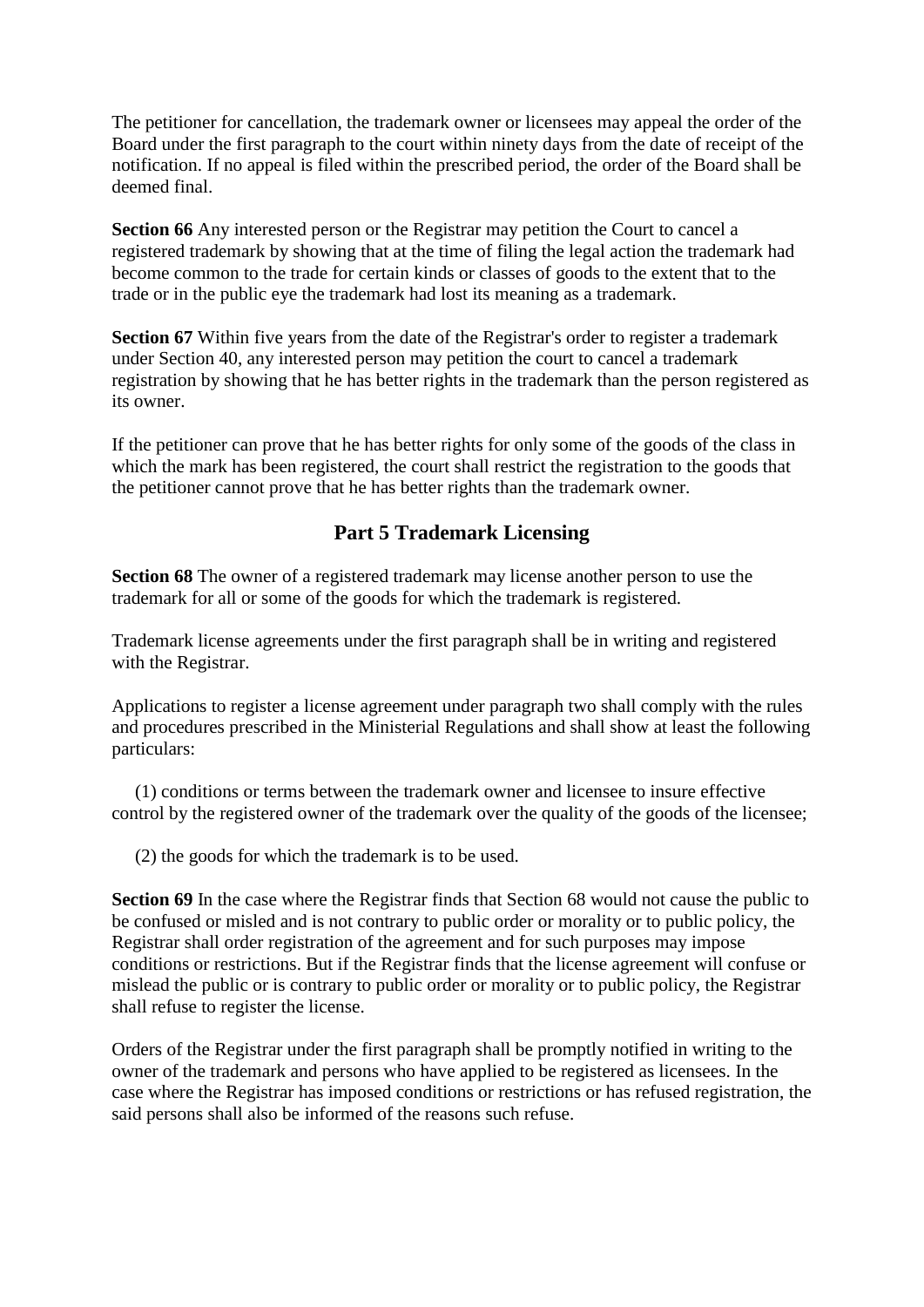The trademark owner or licensee applicant may appeal the order of the Registrar under the first paragraph to the Board within ninety days from the date of receipt of the notification. If no appeal is filed within the prescribed period, the order shall be deemed final.

Decisions of the Board under paragraph three shall be final.

**Section 70** The use of the trademark on goods by the licensee in his business shall be deemed as the use by the trademark owner.

**Section 71** The trademark owner together with the licensee may apply to the Registrar to amend the registration of a trademark license agreement in respect of the goods covered by the license or other conditions and restrictions included by the owner and Section 69 shall apply mutatis mutandis.

The application to amend the registration of a license agreement under the first paragraph shall comply with the rules and procedures prescribed in the Ministerial Regulations.

**Section 72** The trademark owner together with the licensee may apply to the Registrar to cancel the registration of a license agreement.

Either the trademark owner or the licensee may apply to the Registrar to cancel the registration of a license agreement if it can be proved to have expired.

Any interested person or the Registrar may petition the Board to cancel the registration of a trademark license agreement if it is shown that:-

(1) the use of the trademark by the licensee has confused or misled the public or is contrary to public order or morality or to public policy, or

(2) the trademark owner can no longer exercise effective control over the quality of the goods under the license.

Cancellation of trademark licenses under this Section shall comply with the rules and procedures prescribed in the Ministerial Regulations.

**Section 73** After the receipt of an application under Section 72 paragraph two or three, the Registrar or Board, as the case may be, in writing shall notify the trademark owner or licensee, as the case may be, to submit a reply within a prescribed period of not less than fifteen nor more than sixty days from the date of receipt of the notification.

In considering applications under Section 71 and 72, the Registrar or Board, as the case may be, may require any person concerned to submit evidence or additional information.

**Section 74(1)** When an order is made under Section 72 paragraph two by the Registrar, the order together with the grounds thereof shall be promptly notified in writing to the trademark owner and licensees. The order shall take effect from the date of receipt of the notification.

The trademark owner and licensee may appeal the order of the Registrar under the first paragraph to the Board within ninety days from the receipt of the notification. If no appeal is submitted within the prescribed period, the order of the Registrar shall be deemed final.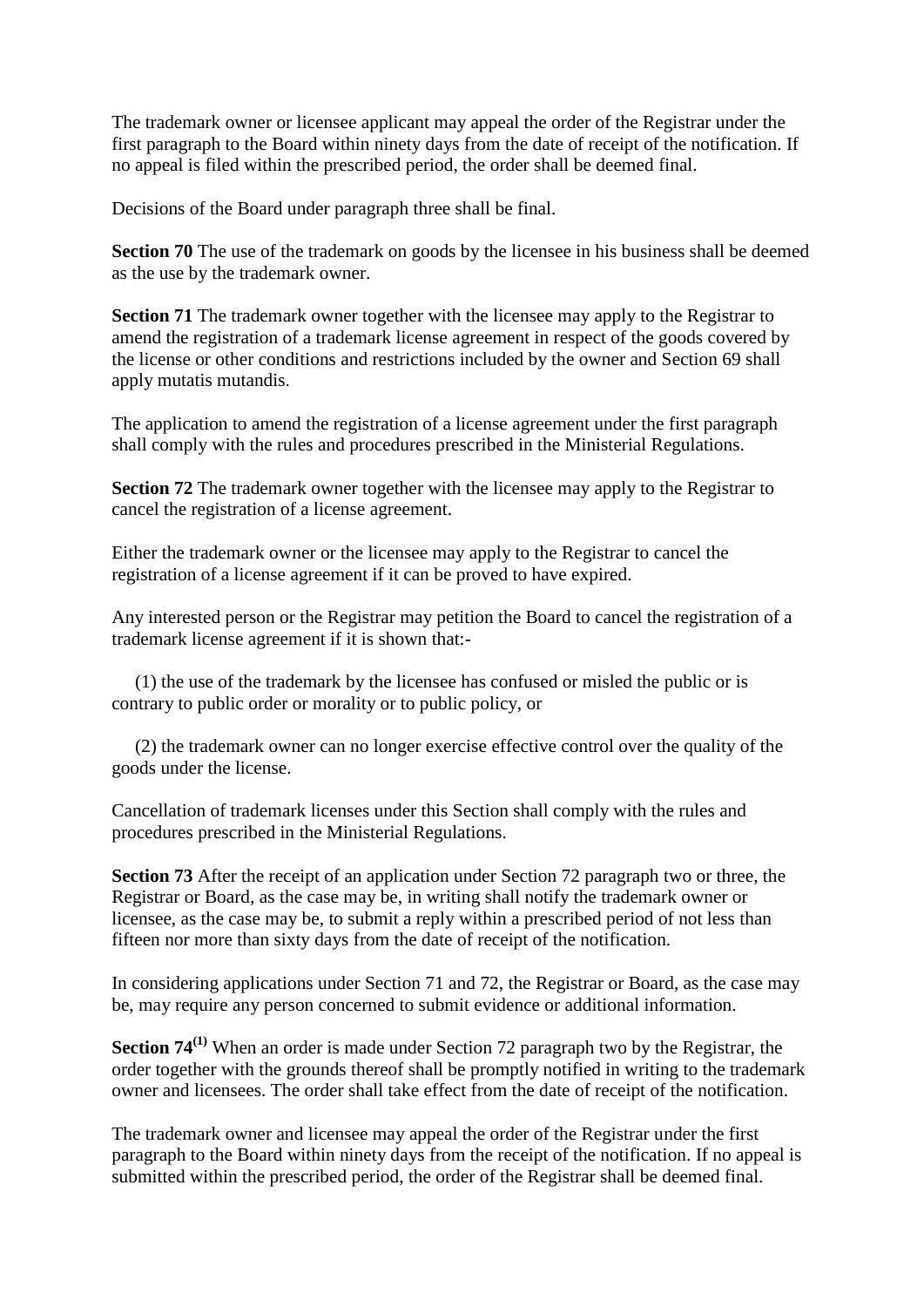Decisions of the Board under paragraph two shall be final.

**Section 75** Orders of the Board under Section 72 paragraph three, together with grounds thereof shall be promptly notified in writing to the trademark owner, licensees, petitioning interested person and Registrar. Such orders shall take effect from the date of receipt of the notification.

The interested person or the Registrar may appeal the order to the Board to the court within ninety days from the date of receipt of the notification. If no appeal is submitted within the prescribed period, the order of the Board shall be deemed final.

**Section 76** If a trademark registration is cancelled, the licensing of such a trademark shall also cease to have effect.

**Section 77** If not otherwise provided in the license agreement, the trademark owner shall have the right to use the trademark himself and to license persons other than such licensee to use the mark.

**Section 78** If not otherwise provided in the license agreement, the licensee shall have the right to use the trademark throughout the country for all the goods for which the trademark is registered and for the entire term of the trademark registration and its renewals.

**Section 79** If not otherwise provided in the license agreement, the licensee may not transfer the license to third persons nor sublicense others to use the trademark.

# **CHAPTER II SERVICE AND CERTIFICATION MARKS**

**Section 80** The provision concerning trademarks shall apply to service marks mutatis mutandis and the word "goods" in those provisions shall mean "services"

**Section 81** Except as otherwise provided in this Chapter, the provisions concerning trademarks shall apply to certification marks mutatis mutandis.

**Section 82** The applicant for registration of a certification mark, in addition to complying with the provisions on registration of trademarks, shall:-

(1) submit the regulations on use of the certification mark together with the application for registration and

(2) demonstrate an ability to certify the characteristics of the goods or services as provided in the regulations under (1).

The regulations under (1) shall indicate the origin, composition, method of production, quality or other characteristics which are to be certified including the rule, procedures and conditions for authorizing use of the certification mark.

**Section 83** The Registrar may require the applicant for registration of a certification mark to amend the regulations on use of the certification mark as he may think fit within sixty days of the date of receipt of the order and shall in writing promptly notify the applicant of the order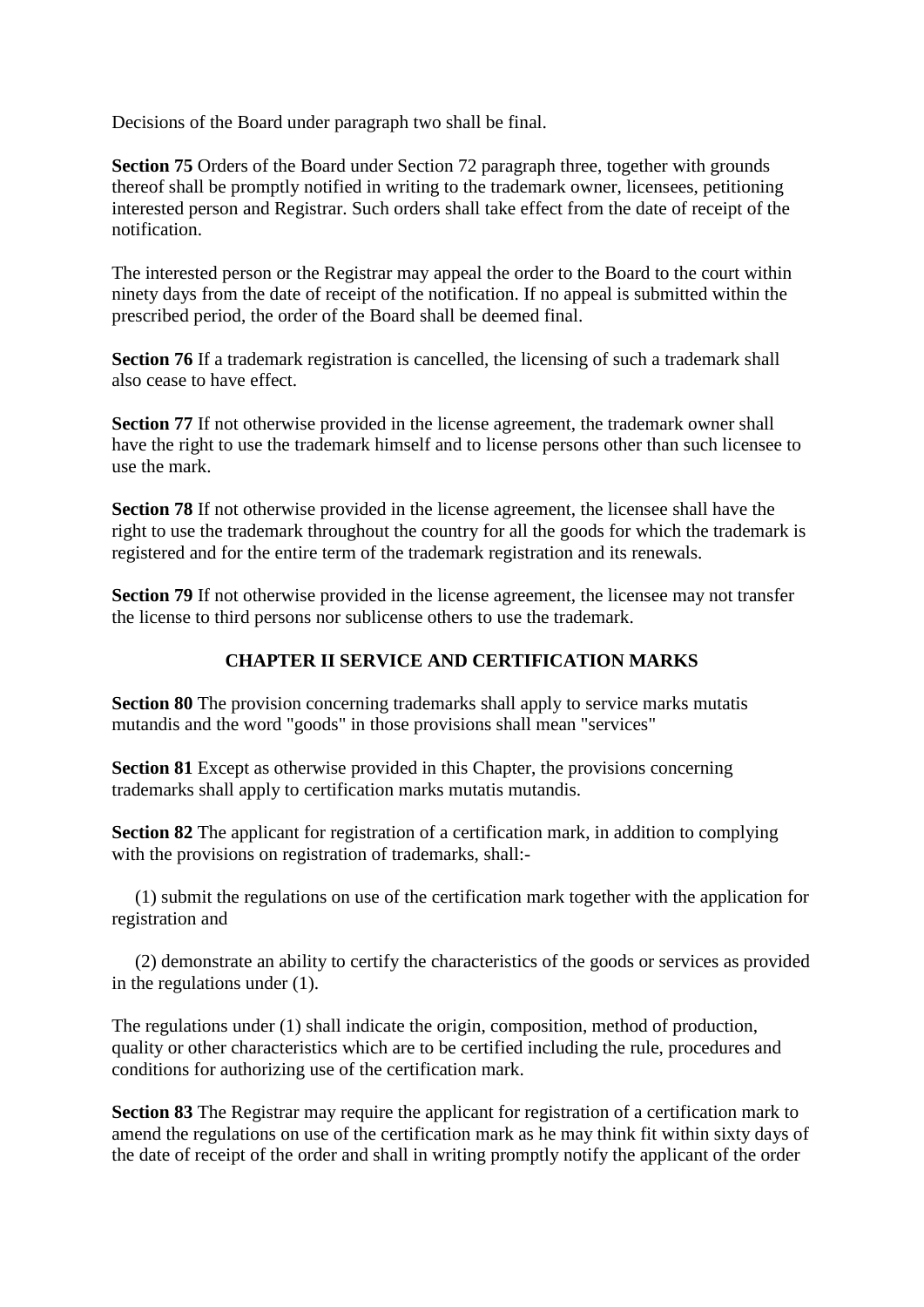with the grounds therefor. Section 18 and 19 shall apply to appeals against orders of the Registrar mutatis mutandis.

**Section 84** If the Registrar is of the opinion that the applicant for registration of a certification mark does not have sufficient ability to certify the characteristics of the goods or services as provided in the regulations on use of the certification mark or that registration of the certification mark would not be in the public interest, the Registrar shall refuse registration and shall in writing promptly notify the applicant of the order with the grounds of the refuse. Sections 18 and 19 shall apply to appeals against orders of the Registrar mutatis mutandis.

**Section 85** In the publication of an application for registration of a certification mark, the Registrar shall indicate the essential elements of the regulations on use of the certification mark.

**Section 86** The owner of a registered certification mark may apply to amend the regulations on use of the certification mark provided the public interest is not thereby affected.

Amendments under the first paragraph shall comply with the rules and procedures prescribed in the Ministerial Regulations.

**Section 87** If the Registrar is that an amendment of the regulations under Section 86 are acceptable, the Registrar shall order the registration and the publication of the essential elements of the regulations as amended.

The Registrar shall in writing notify the owner of the certification mark of the order to advertise the amendment under the first paragraph without delay.

**Section 88** If the Registrar is of the opinion that the regulations as amended under Section 86 are not acceptable, the Registrar shall refuse registration and in writing promptly notify the owner of the certification mark giving the grounds therefor,.

**Section 89** The owner of the certification mark or any person who has been or will be prejudiced by an order of the Registrar under Section 87 or 88 may appeal the order to the Board within ninety days from the date of publication under Section 87 or from the date of receipt of the Registrar's order under Section 88, as the case may be.

The decision of the Board under the first paragraph shall be final.

**Section 90** The owner of a registered certification mark may not use the mark on his own goods or services and may not license other persons to act as certifier by authorizing the use of the certification mark.

**Section 91** The authorization of others to use a certification mark for goods or services shall be in writing and signed by the owner of the certification mark.

**Section 92** The right to a registered certification mark may be transferred when:-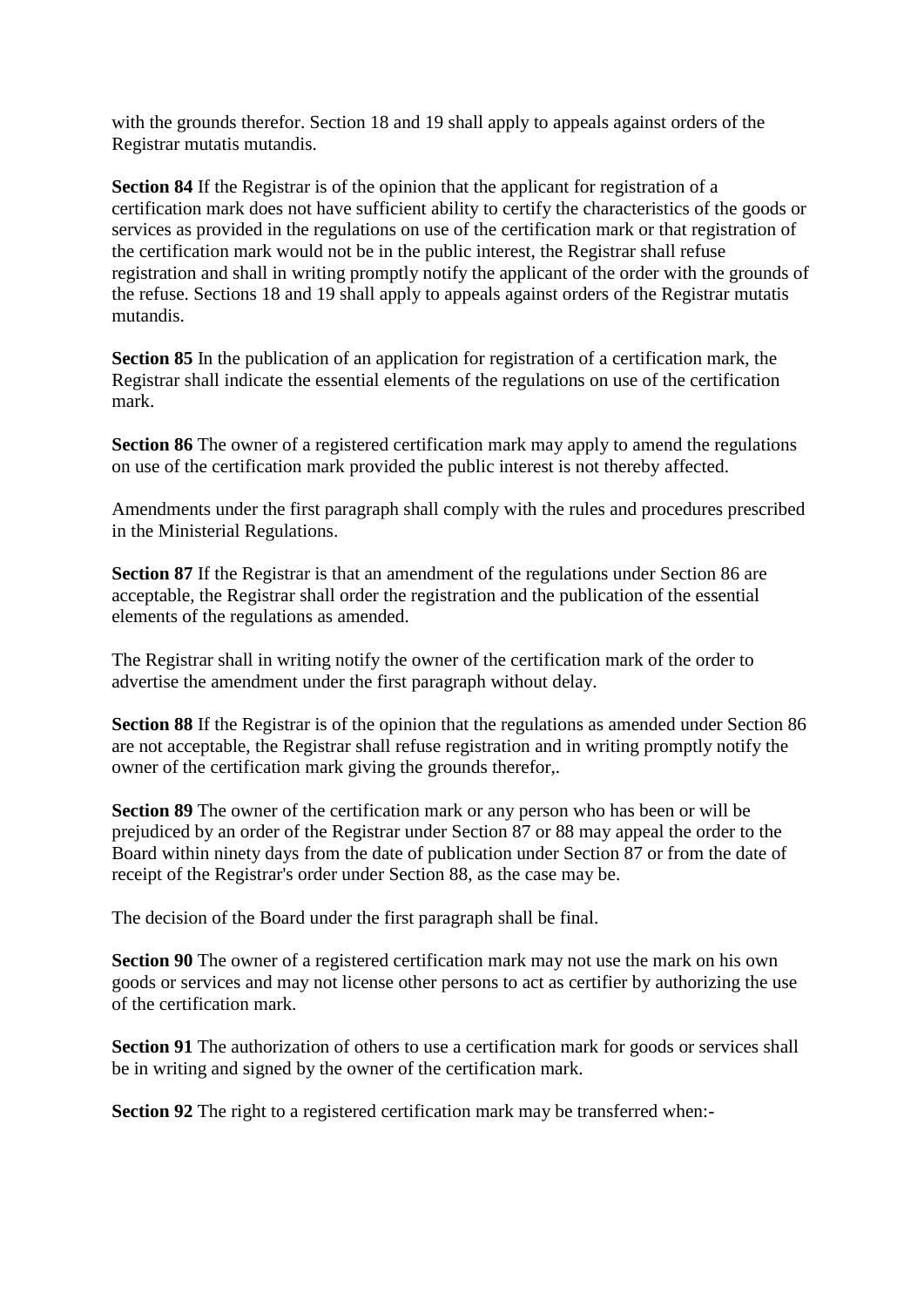(1) the transferred has been approved by the Registrar on a showing by the transferee that he has sufficient ability to certify the characteristics of the goods or services as indicated in the regulations on use of the certification mark,

- (2) the transfer is in writing, and
- (3) is registered by the Registrar.

In cases where the Registrar does not give approval or refuses to register the transfer, Section 84 shall apply mutatis mutandis.

Applications for approval to transfer rights and for registration of the transfer under the first paragraph shall comply with the rules and procedures prescribed in the Ministerial Regulations.

**Section 93** The right to certification mark shall terminate when the owner dies or loses its status of a juristic person.

## **CHAPTER III COLLECTIVE MARKS**

**Section 94** Except for the provisions of Chapter I, Part 5, the provisions concerning trademarks shall apply to collective marks mutatis mutandis.

## **CHAPTER IV TRADEMARK BOARD**

**Section 95<sup>(1)</sup>** There shall be a committee called the Trademark Board composed of the Director-General of the Department of Intellectual Property as chairman, the Secretary General of the Juridical Council or his representative, the Attorney-General or his representative and no fewer than eight nor more than twelve other qualified persons in the fields of law or commerce with the experience in intellectual property or trademarks appointed by the Council of Ministers as members.

The qualified person members under the first paragraph, at least one third of such members shall be appointed from members of the private sector.

The Board may appoint any person to be secretary or assistant secretary.

**Section 96<sup>(2)</sup>** The Board shall have the following powers and duties:-

(1) to decide appeals against orders or decisions of the Registrar under this Act;

(2) to consider and order on the petition for cancellation of trademarks, service marks, certification marks, collective marks or trademark license agreements under this Act;

(3) to advise and counsel the Minister on the issue of Ministerial Regulations and notifications under this Act;

(4) to consider other matters assigned by the Minister.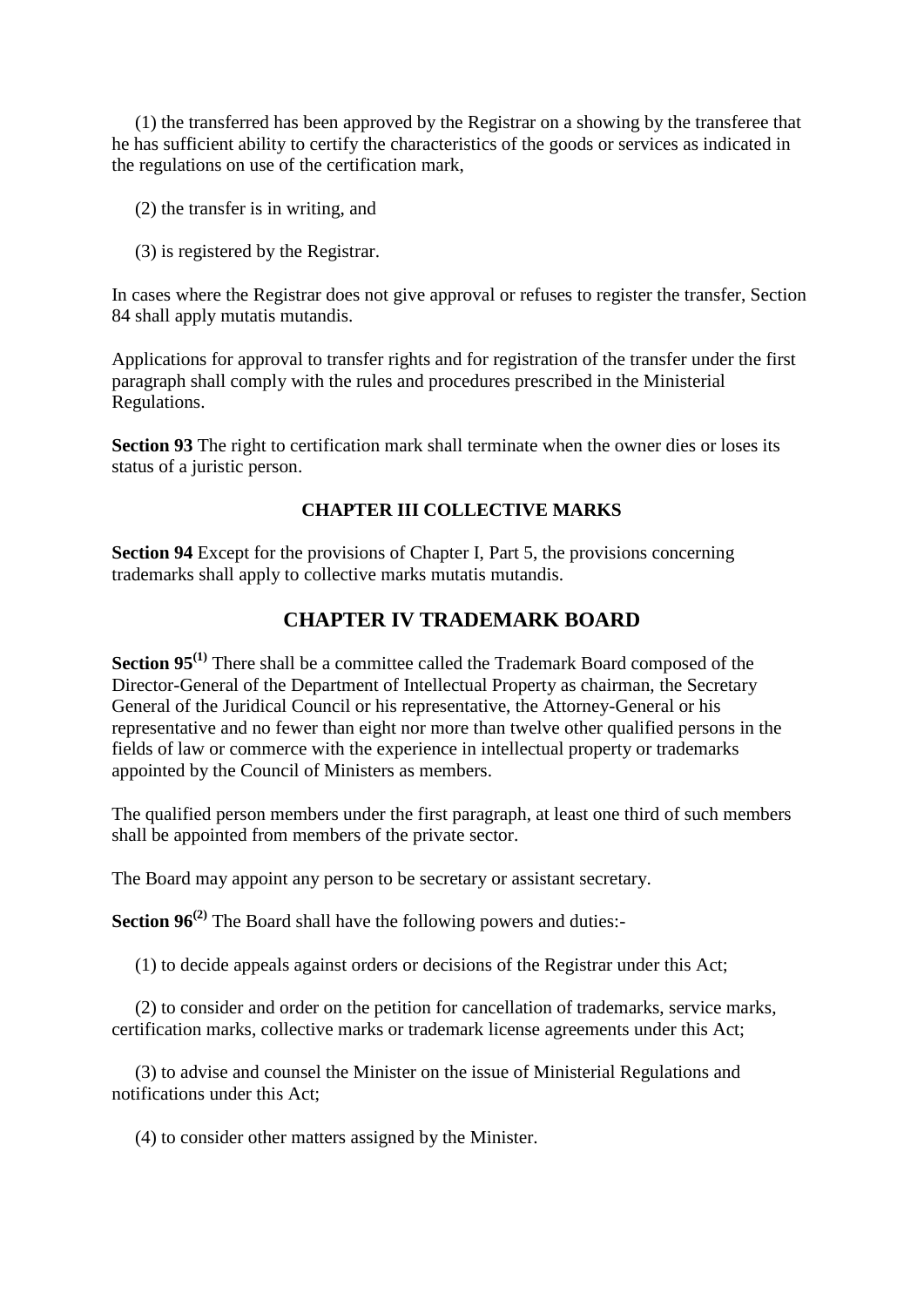**Section 97** Members of the Board appointed by the Council of Ministers shall serve for a term of four years.

The term for interim appointees, whether appointed as additional members or replacement members, shall be for the unexpired term of the previously appointed members.

A member whose term has expired may be reappointed.

**Section 98** Apart from vacating office at the expiration of their term under Section 97, members of the Board appointed by the Council of Ministers shall vacate office upon:-

- (1) death,
- (2) resignation,
- (3) dismissal by the Council of Ministers,
- (4) being adjudged bankrupt,
- (5) being adjudged incompetent or quasi-incompetent,

(6) imprisonment under a final sentence of imprisonment unless for an offence of negligence or a petty offence.

**Section 99**<sup>(1)</sup> A quorum for meetings of the Board shall consist of at least one-half of the total number of members.

If the chairman does not attend or is not at the place of meeting, the meeting shall elect one of the members chairman for the meeting.

Decisions of the Board shall be by majority vote, each member having one vote. In case of a tied vote, the chairman of the meeting shall have an additional casting vote.

The member of the Board who has certain interest in a matter under consideration under Section 96 (1) or (2) shall not attend the meeting on the matter.

**Section 99 bis**<sup>(2)</sup> In performing its under Section 96 (1) and (2), the Board may appoint one or more specialized committees to examine appeals against orders or decisions of the Registrar under this Act. When the examination has been completed, the committee shall submit a report to the Board for issuing an order or rendering a decision.

The provisions of Section 99 shall apply to the meeting of specialized committees mutatis mutandis.

**Section 100** The Board may appoint sub-committees to consider or do whatever may be assigned by the Board.

**Section 99** shall apply to meetings of sub-committees mutatis mutandis.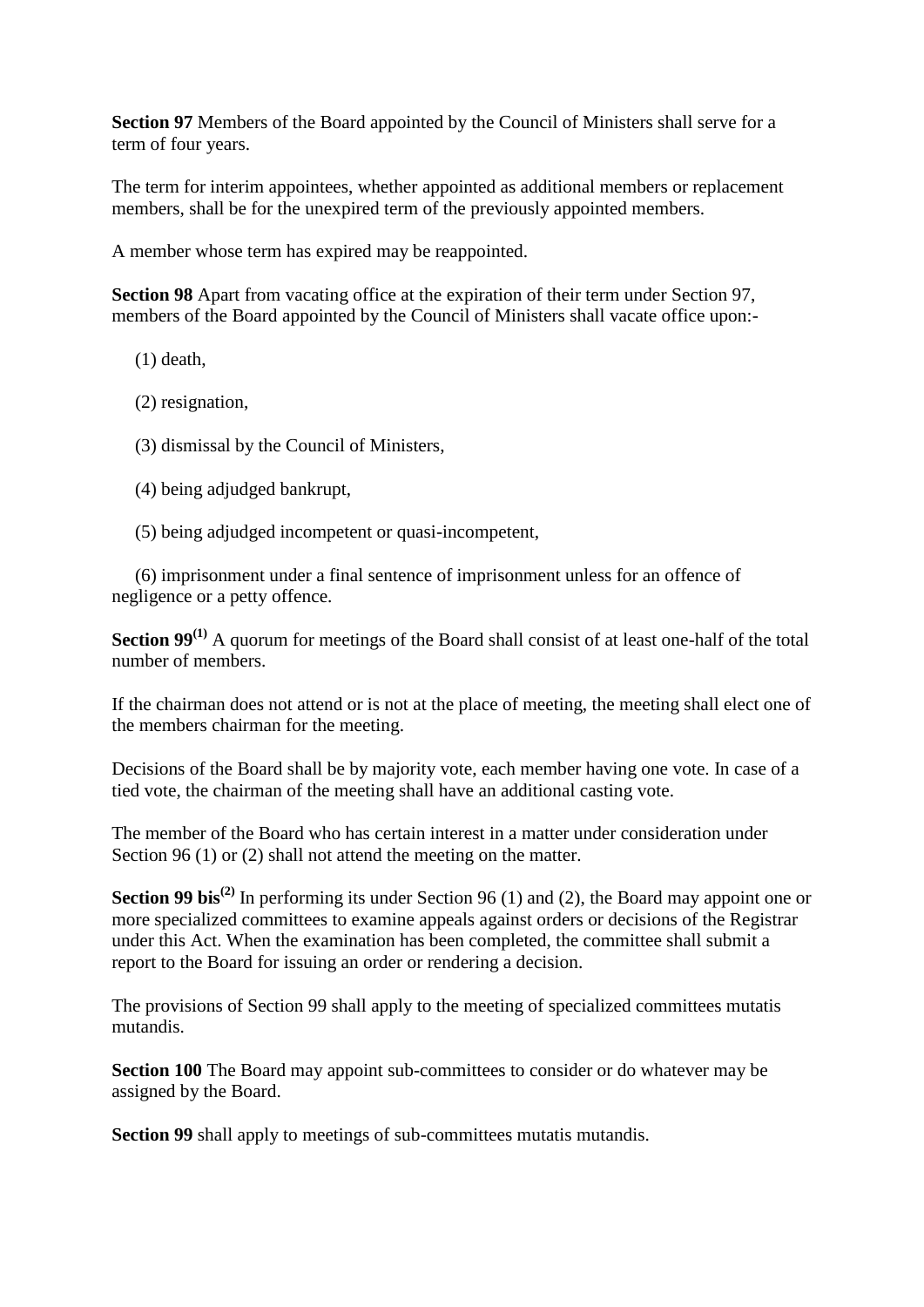**Section 101(1)** Appeals against orders and decisions of the Registrar and petitions for cancellation of trademarks, service marks, certification marks, collective marks and trademark or service mark license agreements under this Act shall be submitted to the Registrar in the forms prescribed by the Director-General.

The procedure for deciding appeals and petitions for cancellation of trademarks under the first paragraph shall be as prescribed by the Board.

**Section 102** In the performance of its duties under this Act, the Board may inquire in writing or summon the Registrar, appellants or other persons concerned to give information, explanations or opinions or to submit relevant documents or other evidence for consideration.

## **CHAPTER V MISCELLANEOUS**

**Section 103** Any person shall be entitled, during office hours, to inspect the register of trademarks, service marks, certification marks and collective marks and files thereof, to obtain copies or certified copies of documents and apply for certification by the Registrar of particular of registration on payment of the fees prescribed in the Ministerial Regulations.

**Section 104** Summonses, notices and other communications to an applicant, opposer, owner of a registered trademark, service mark, certification mark or collective mark, licensee or any other person pursuant to this Act shall be sent by registered acknowledgement mail to the office or address given in the application for registration or as registered, as the case may be.

If the delivery by the means set forth in the first paragraph is not possible, service may be made by an officer or by again sending by registered acknowledgement mail. If service is by an officer, if the recipient is not present, the communication may be delivered to any person of legal age who lives or works in the office or at the address or it may posted in a conspicuous place at the office or address of the recipient.

Seven days after delivery by the means set forth in paragraph two have elapsed, the communication shall be deemed to have been received by the addressee.

**Section 105** For the purpose of filing cases to the court or legal proceedings concerning trademarks, service marks, certification marks or collective marks under this Act, if the applicant or owner is not domiciled in Thailand, the office or address of the person or his agent given in the application or registration shall be deemed the domicile of such person.

**Section 106** In the case where the Registrar petitions the Board to order the cancellation of a trademark, service mark, certification mark or collective mark or the cancellation of a trademark or service mark license agreement, the Registrar shall be exempt from the payment of fees under this Act.

**Section 106 bis(1)** In performing his duties under this Act, the Registrar or competent officer shall have the following powers:

(1) To enter the place of business, place of production, place of distribution, place of purchasing and place of storage of any business operator or person, or any place in which he has a reasonable ground for suspecting that a violation of the provisions of this Act is likely to occur, or to enter a vehicle of any person, or order the owner or operator of a vehicle to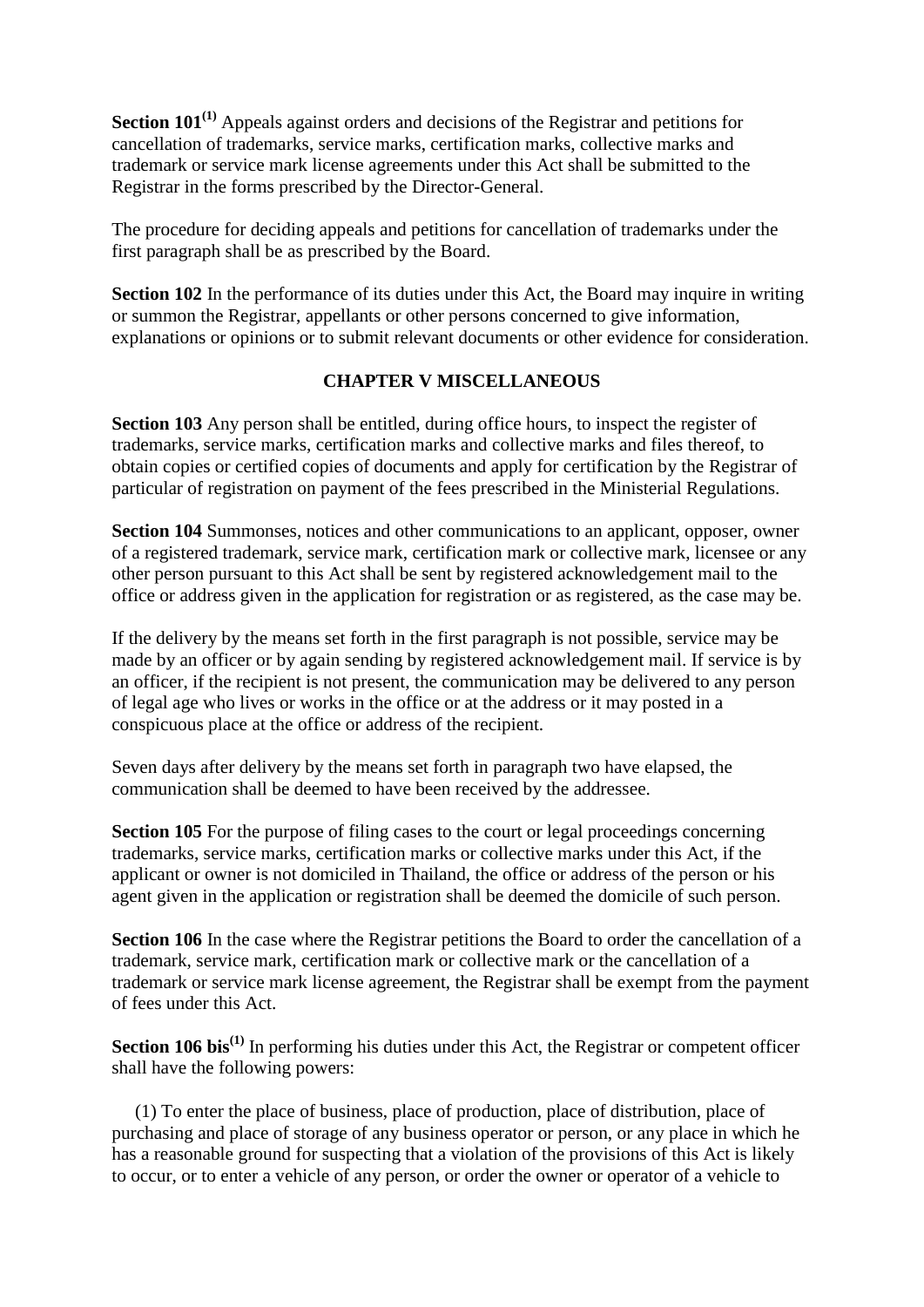stop or park to make inspection for the enforcement of this Act or to make a search or seizure of evidence or property forfeitable under this Act, or to arrest in the following circumstances:

(a) where a flagrant offence is being committed in a place or vehicle;

(b) a person having committed a flagrant offence has, while being pursued, taken refuge or there is a serious ground for suspecting that such person is concealing in the place or vehicle;

(c) where there is a reasonable ground for suspecting that evidence or property forfeitable under this Act is kept in the place or vehicle, having a legitimate reason to believe that by reason of the delay in obtaining a warrant of search the evidence or property is likely to be removed, concealed, destroyed or altered from its original conditions;

(d) when a person to be arrested is the owner of the place or vehicle and the arrest is made with a warrant of arrest or can be made without such a warrant.

For such purposes, he shall have the power to inquire or require the business operator, owner or operator of the vehicle or persons concerned to submit books of accounts, registration documents, other documents or evidence, and also order the persons in such a place or vehicle to act or perform as it is necessary.

(2) In cases where there is clear evidence to believe that any provision of this Act is violated, to seize or confiscate goods, vehicle, documents or other evidence in connection with such violation. In such a case, he shall report to the Director-General for his approval within three days and shall comply with the rules and procedures prescribed by the Director-General with the approval of the Council of Ministers.

**Section 106 ter<sup>(1)</sup>** In performing the duties under Section 106 bis, the Registrar and competent officer shall produce his identification to the persons concerned.

The identification card under the first paragraph shall be in the form prescribed by the Minister in the Government Gazette.

**Section 106 quarter<sup>(1)</sup>** In performing his duties under this Act, the Registrar and competent officer shall be the competent official under the Criminal Code.

#### **CHAPTER VI PENALTIES**

**Section 107** Any person who makes a false statement to the Registrar or Board in an application, opposition or other document filed concerning an application for registration, amendment of a registration, renewal of a registration or cancellation of the registration of a trademark, service mark, certification mark or collective mark or a license pertaining to a trademark or service mark shall be liable to imprisonment not exceeding six months or a fine not exceeding ten thousand baht or both.

**Section 108** Any person who counterfeits a trademark, service mark, certification mark or collective mark registered in Thailand by another person shall be liable to imprisonment not exceeding four years or a fine of not exceeding four hundred thousand baht or both.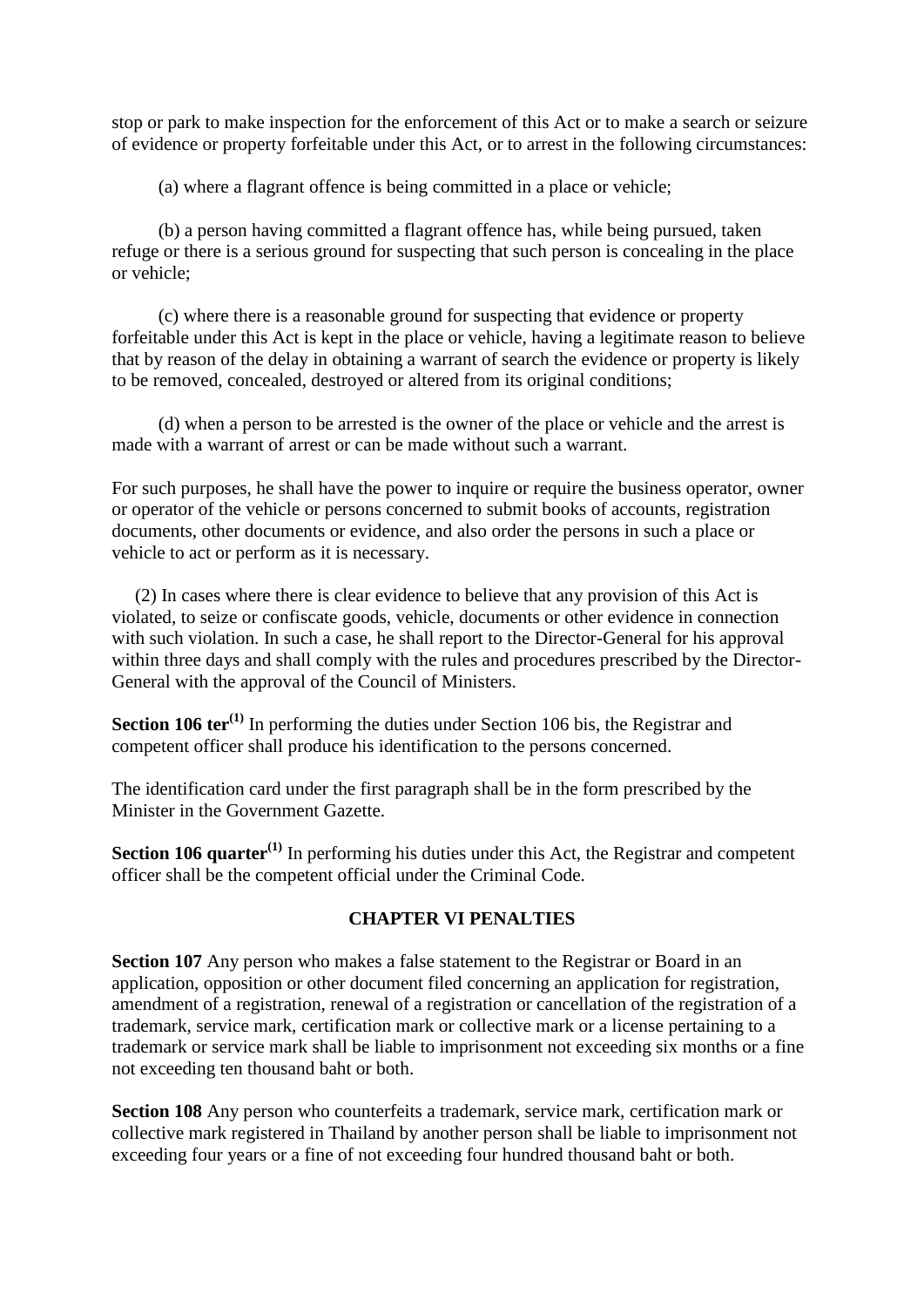**Section 109** Any person who imitates a trademark, service mark, certification mark or collective mark registered in the Kingdom by another person in order to mislead the public into believing that it is the trademark, service mark, certification mark or collective mark of such other person shall be liable to imprisonment not exceeding two years or a fine of not exceeding two hundred thousand baht or both.

**Section 110** Any person who:

(1) imports, distributes, offers for distribution or has in possession for distribution goods bearing a counterfeit trademark, service mark, certification mark or collective mark under Section 108 or an imitation trademark, service mark, certification mark or collective mark under Section 109, or

(2) gives or offers a service under a counterfeit service mark, certification mark or collective mark under Section 108 or an imitation service mark, certification mark or collective mark under Section 109, shall be liable to the penalties provided in those Sections.

**Section 111** Any person who:

(1) represents as registered in Thailand a trademark, service mark, certification mark or collective mark which is not so registered,

(2) distributes or has in possession for distribution goods bearing a trademark or certification mark under (1) which he knows to be falsely represented, or

(3) gives or offers a service under a service mark, certification mark or collective mark under (1) which he knows to be falsely represented, shall be liable to imprisonment not exceeding one year or fine of not exceeding twenty thousand baht or both.

**Section 112** Any person who violates Section 90 shall be liable to a fine not exceeding twenty thousand baht.

**Section 112 bis**<sup>(1)</sup> Any person who obstructs the Registrar or Competent officer in the exercise of his functions under Section 106 bis shall be liable to imprisonment not exceeding one year or a fine not exceeding twenty thousand baht or both.

**Section 112 ter<sup>(2)</sup>** Any person who fails to provide convenience to the Registrar or competent officer in the exercise of his functions under Section 106 bis shall be liable to imprisonment not exceeding one month or a fine not exceeding two thousand baht or both.

**Section 113** The penalty for an offence under this Act committed within five years from the date of passing the punishment for another offence under this Act shall be doubled.

**Section 114<sup>(1)</sup>** In the event an offender liable under this Act is a juristic person, if the offence is committed by an order, act, failure to give an order or failure to act as required by his duties as a director, manager or any person responsible for the operation of such juristic person, shall also be liable to the penalty prescribed for such offence.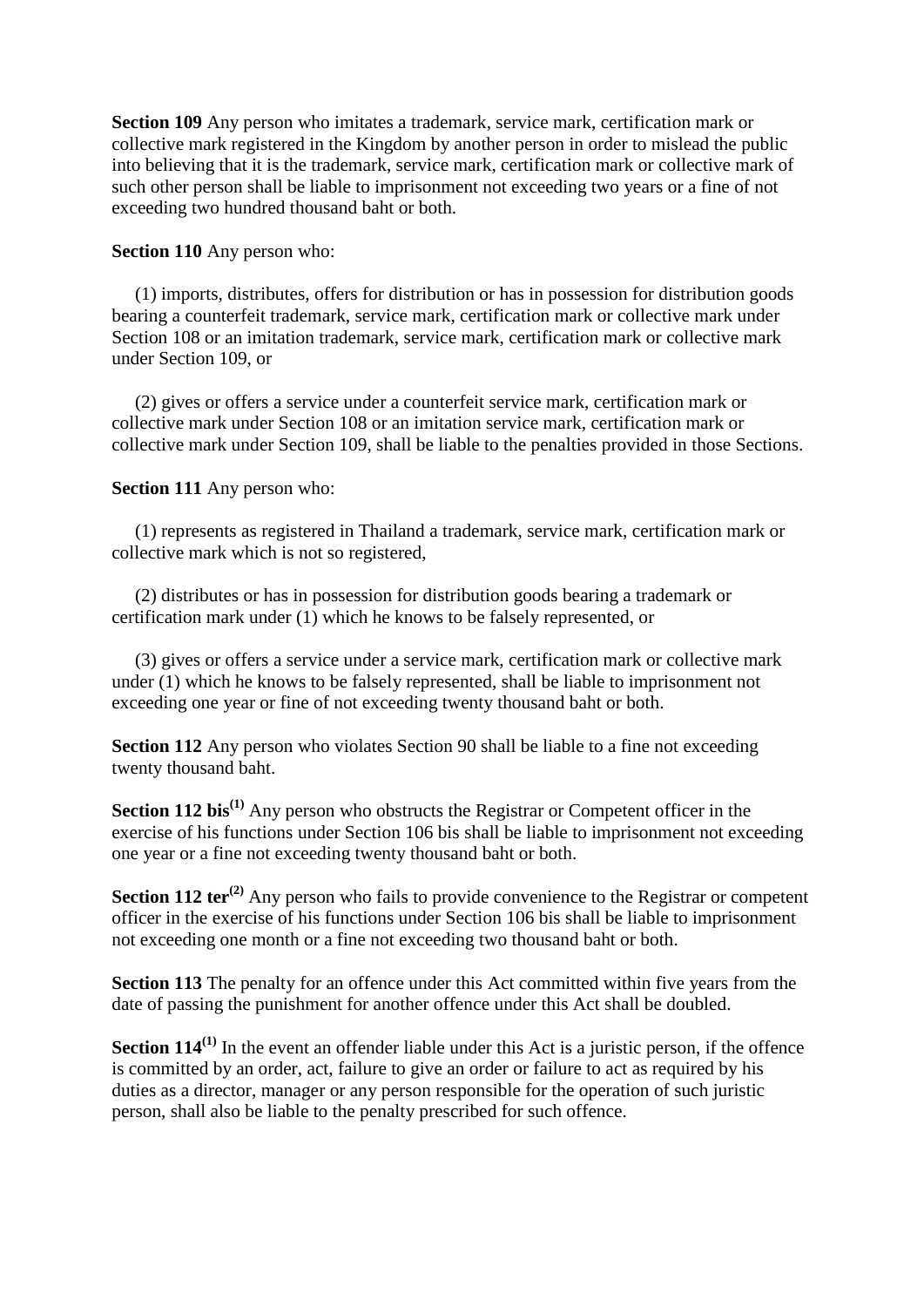**Section 115** All goods which are imported for distribution or had in possession for distribution in violation of this Act shall be confiscated whether or not anyone has been convicted of the offence.

**Section 116** If there is clear evidence someone is committing or is about to commit an act under Sections 108, 109 or 110, the owner of the trademark, service mark, certification mark or collective mark may apply to the court to stop or refrain from such act.

# **SCHEDULE OF FEES**

|                                                                                                                                                                                              |                                      | <b>Baht</b> |
|----------------------------------------------------------------------------------------------------------------------------------------------------------------------------------------------|--------------------------------------|-------------|
| (1) An applications for registration of a trademark, service mark, certification<br>mark or collective mark                                                                                  | for each kind of<br>goods or Service | 500         |
| (2) Printing block for a trademark, service mark, certification mark or collective<br>mark exceeding 5 cm in length or width (Fraction of a centimeter shall be counted<br>as a centimeter.) | per centimeter of<br>excess          | 100         |
| $(3)$ Opposition to application under $(1)$                                                                                                                                                  | each                                 | 1,000       |
| (4) An application to assign a pending trademark, service mark, certification mark<br>or collective mark                                                                                     | per application                      | 1,000       |
| (5) Registration of a trademark, service mark,                                                                                                                                               | for each kind of<br>goods or service | 300         |
| (6) A substitute of a certificate of registration                                                                                                                                            | each                                 | 100         |
| (7) Application to register assignment or transfer by succession of a trademark,<br>service mark, certification mark or collective mark                                                      | per application                      | 1,000       |
| (8) Amendment of particulars in a trademark registration under (5)                                                                                                                           | per application                      | 200         |
| $(9)$ Renewal of a registration under $(5)$                                                                                                                                                  | for each kind of<br>goods or service | 1,000       |
| (10) Petition to the Board to cancel a registration under (5)                                                                                                                                | each                                 | 500         |
| (11) Application to register a trademark or service mark license                                                                                                                             | per application                      | 500         |
| (12) Registration of a trademark or service mark license agreement                                                                                                                           | per agreement                        | 1,000       |
| (13) Amendment of particular in registration under (12)                                                                                                                                      | per application                      | 200         |
| Application to cancel registration under (12)                                                                                                                                                | per application                      | 200         |
| (14) Amendment of applications under $(1)$ (7) or $(11)$                                                                                                                                     | per request                          | 100         |
| (15) Application to amend certification mark regulations                                                                                                                                     |                                      |             |
| a) prior to registration of the mark                                                                                                                                                         | per application                      | 100         |
| b) after registration of the mark                                                                                                                                                            | per application                      | 200         |